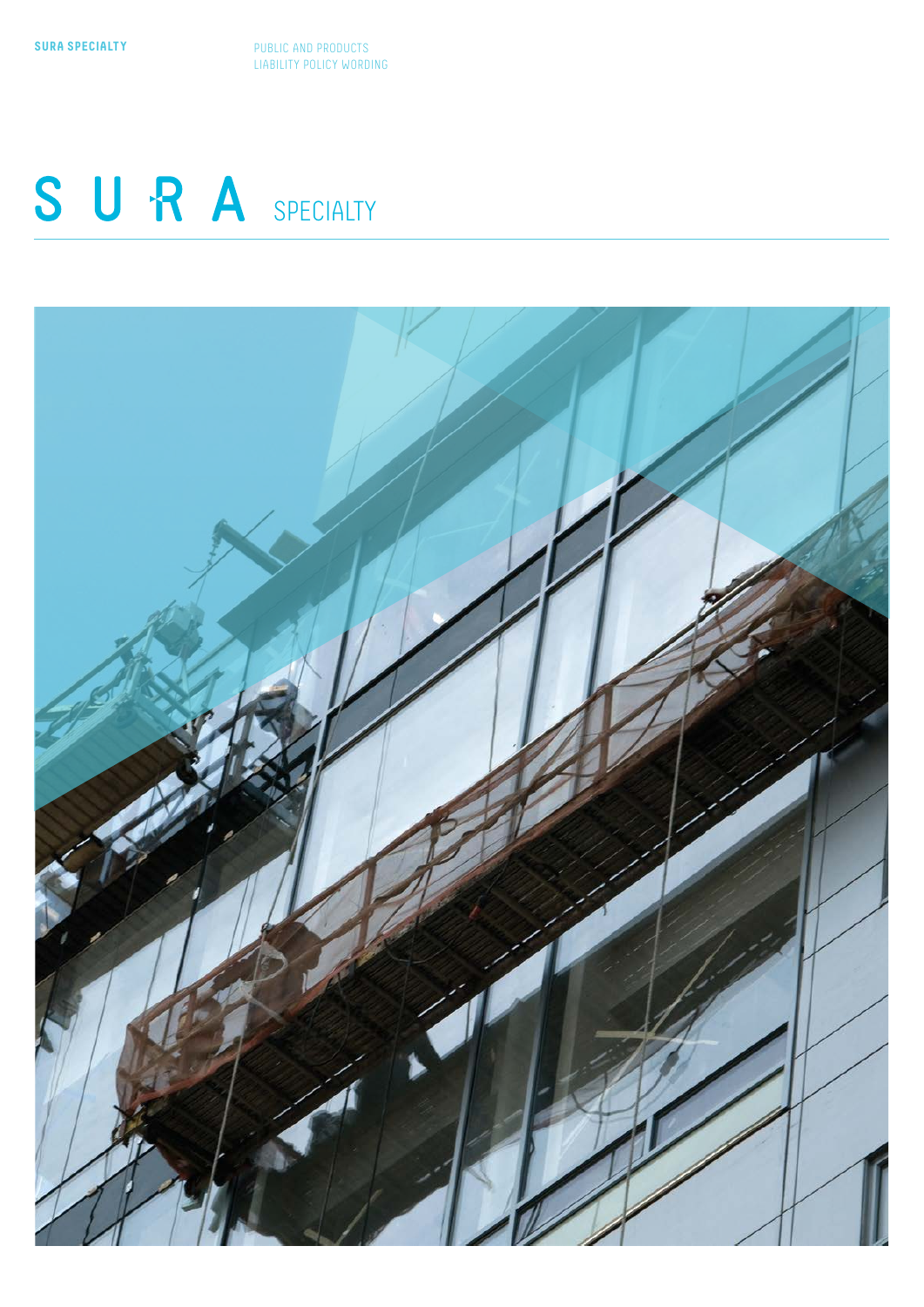# CONTENTS

| <b>IMPORTANT INFORMATION</b><br>3   |                                                                       |                         |  |  |
|-------------------------------------|-----------------------------------------------------------------------|-------------------------|--|--|
|                                     | <b>ABOUT SURA SPECIALTY</b><br><b>ABOUT THE INSURER</b>               | 3<br>3                  |  |  |
| ASSUMED LIABILITY AND WAIVED RIGHTS |                                                                       |                         |  |  |
|                                     | <b>DISPUTE RESOLUTION PROCESS</b>                                     | 3<br>3                  |  |  |
| <b>DISCLAIMER</b><br>4              |                                                                       |                         |  |  |
| YOUR DUTY OF DISCLOSURE<br>4        |                                                                       |                         |  |  |
| GENERAL INSURANCE CODE OF PRACTICE  |                                                                       |                         |  |  |
|                                     | <b>GOODS AND SERVICES TAX (GST)</b>                                   | 4<br>4                  |  |  |
|                                     | PRIVACY STATEMENT                                                     | 4                       |  |  |
|                                     | <b>SERVICE OF SUIT</b>                                                | 5                       |  |  |
|                                     | <b>SEVERAL LIABILITY</b>                                              | 6                       |  |  |
|                                     | SANCTIONS                                                             | $6\overline{6}$         |  |  |
|                                     |                                                                       |                         |  |  |
| 1.                                  | <b>COVERAGE</b>                                                       | 7                       |  |  |
|                                     | 1.1 WHAT WE COVER                                                     | $\overline{7}$          |  |  |
|                                     | 1.2 DEFENCE COSTS                                                     | $\overline{7}$          |  |  |
| 2.                                  | <b>LIMIT OF LIABILITY</b>                                             | 7                       |  |  |
| 3.                                  | <b>DEDUCTIBLE</b>                                                     | 7                       |  |  |
| 4.                                  | <b>EXCLUSIONS</b>                                                     | 8                       |  |  |
|                                     |                                                                       |                         |  |  |
|                                     | 4.1 ADVERTISING LIABILITY                                             | 8                       |  |  |
| $4.2^{\circ}$                       | AIRCRAFT                                                              | 8                       |  |  |
|                                     | 4.3 AIRCRAFT PRODUCTS                                                 | 8                       |  |  |
| 4.4                                 | AIRCRAFT REFUELLING                                                   | 8                       |  |  |
|                                     | 4.5 ASBESTOS                                                          | 8<br>8                  |  |  |
|                                     | 4.6 CONTRACTUAL LIABILITY                                             | $\overline{9}$          |  |  |
|                                     | 4.7 DEFAMATION                                                        | $\overline{9}$          |  |  |
|                                     | 4.8 ELECTRONIC DATA AND/OR CYBER LIABILITY<br>4.9 EMPLOYERS LIABILITY | $\overline{9}$          |  |  |
|                                     | 4.10 EMPLOYMENT PRACTICE                                              | $\overline{9}$          |  |  |
|                                     | 4.11 EXPORTS TO USA AND/OR CANADA                                     | $\overline{9}$          |  |  |
|                                     | 4.12 FINES, PENALTIES, LIQUIDATED DAMAGES,                            |                         |  |  |
|                                     | AGGRAVATED, PUNITIVE OR EXEMPLARY DAMAGES                             | 9                       |  |  |
|                                     | 4.13 HIGH HAZARD PRODUCTS                                             | 10                      |  |  |
|                                     | 4.14 LOSS OF USE                                                      | 10                      |  |  |
|                                     | 4.15 POLLUTION                                                        | 10                      |  |  |
| 4.16                                | <b>PRODUCT DEFECT</b>                                                 | 11                      |  |  |
| 4.17                                | PRODUCT RECALL, WITHDRAWAL, REMOVAL,                                  |                         |  |  |
|                                     | REINSTALLATION, MODIFICATION, INSPECTION,                             |                         |  |  |
|                                     | REPAIR, REPLACEMENT, DISPOSAL OR LOSS OF USE                          | П                       |  |  |
| 4.18                                | PROFESSIONAL LIABILITY                                                | $\overline{\mathbb{I}}$ |  |  |
|                                     | 4.19 PROPERTY IN PHYSICAL OR LEGAL CONTROL                            | $\overline{\mathbb{I}}$ |  |  |
|                                     | 4.20 RADIOACTIVITY                                                    | n                       |  |  |
| 4.21                                | <b>TERRITORIAL LIMITS</b>                                             | 12                      |  |  |
|                                     | 4.22 TERRORISM                                                        | 12                      |  |  |
|                                     | 4.23 VEHICLES                                                         | 12                      |  |  |

|      | 4.24 WAR<br>4.25 WATERCRAFT<br>4.26 WELDING<br>4.27 WORKMANSHIP | 12<br>12<br>13<br>13 |
|------|-----------------------------------------------------------------|----------------------|
| 5.   | <b>DEFINITIONS</b>                                              | 14                   |
|      | 6. CONDITIONS                                                   | 17                   |
| 61   | ADJUSTMENT OF PREMIUM                                           | 17                   |
|      | 6.2 CANCELLATION                                                | 17                   |
|      | 6.3 CLAIMS                                                      | 17                   |
|      | 6.4 DISCHARGE OF LIABILITIES                                    | 17                   |
|      | 6.5 DUE OBSERVANCE                                              | 17                   |
|      | 6.6 HEADINGS                                                    | 17                   |
|      | 6.7 INSPECTION OF PROPERTY                                      | 18                   |
|      | 6.8 INSURANCE CONTRACTS ACT 1984                                | 18                   |
|      | 6.9 JOINT INSUREDS                                              | 18                   |
| 6.10 | <b>JURISDICTION</b>                                             | 18                   |
|      | 6.11 NOTICES                                                    | 18                   |
|      | 6.12 OTHER INSURANCE                                            | 18                   |
|      | 6.13 PAYMENT OF PREMIUM                                         | 18                   |
| 6 14 | <b>REASONABLE CARE</b>                                          | 18                   |
|      | 6.15 SUBROGATION                                                | 18                   |
|      | 616 TERRITORIAL LIMITATIONS                                     | 19                   |
|      | 6.17 WORDS - GENDER                                             | 19                   |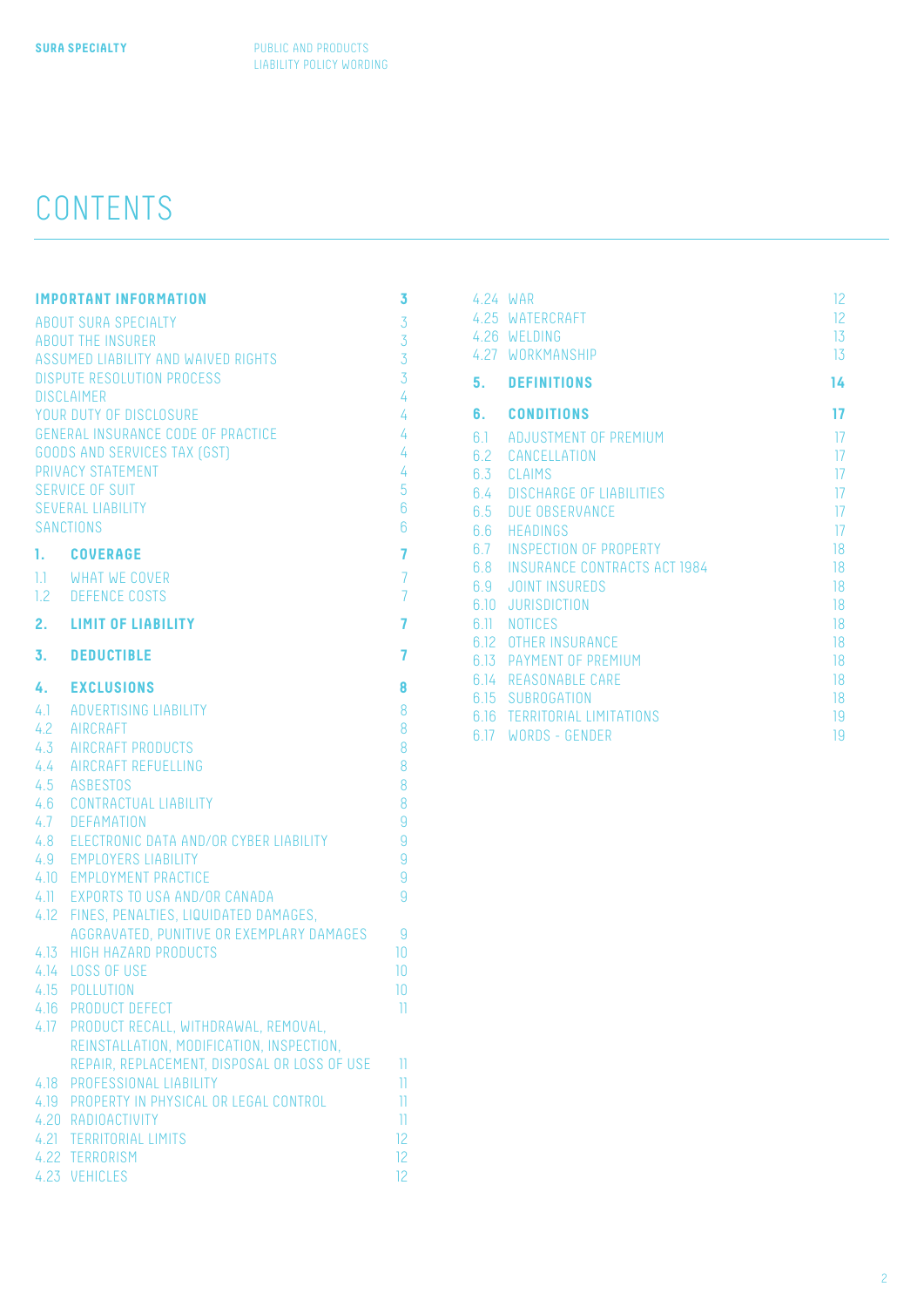## <span id="page-2-0"></span>IMPORTANT INFORMATION

#### **ABOUT SURA SPECIALTY**

SURA Specialty Pty Ltd ABN 34 125 318 247 (SURA Specialty) has developed this Public and Products Liability Insurance Policy which is underwritten by the Insurer referred to below.

SURA Specialty has an authority from the Insurer to arrange, enter into/bind and administer this insurance (including handling and settling claims) for the Insurer. SURA Specialty acts as an agent for the Insurer and not for You.

In providing any financial services SURA Specialty acts as an Authorised Representative of SURA Pty Ltd ABN 36 115 672 350 AFSL 294 313

#### Our contact details are:

Level 14/ 141 Walker Street North Sydney, NSW 2060 PO Box 1813 North Sydney, NSW 2059

Telephone: 02 9930 9500

#### **ABOUT THE INSURER**

This insurance is underwritten by Certain Underwriters at Lloyd's.

Lloyd's has been insuring Australian risks for over 150 years and is licensed to write non-life insurance business under the Australian Insurance Act 1973. You or Your representatives can obtain further details of the syndicate numbers and the proportions of this insurance for which each of the Underwriters at Lloyd's is liable by requesting them from Us. In the event of loss, each Underwriter (and their Executors and Administrators) is only liable for their own share of the loss.

Lloyd's Underwriters have strong financial security characteristics. However, please note that ratings can vary from time to time. You can check the Insurer's current ratings at the following website Standard & Poors: www.standardandpoors.com

You should contact SURA Specialty in the first instance in relation to this insurance.

#### Lloyd's contact details are:

Lloyd's Australia Limited Level 9, 1 O'Connell Street, Sydney, NSW 2000 Telephone: 02 8298 0783 Facsimile: 02 8298 0788

#### **ASSUMED LIABILITY AND WAIVED RIGHTS**

If You have entered into an agreement with another party:

- where You are assuming a greater liability than would apply had You not entered into that agreement; or
- which prevents You from taking a recovery action for indemnity or contribution from that party

it may adversely affect Your rights to cover under this Policy.

#### **DISPUTE RESOLUTION PROCESS**

We view seriously any complaint made about Our products or services and will deal with it promptly and fairly.

If You have a complaint please first try to resolve it by contacting the relevant member of Our staff.

If the matter is still not resolved, please then contact Our Internal Disputes Resolution Officer on (02) 9930 9500, or by email at IDR@SURA.com.au or by writing to Us at the address for SURA Specialty given above. They will seek to resolve the matter in accordance with the General Insurance Code of Practice and Our Dispute Resolution procedures.

If the matter is still not resolved, or You are not satisfied with the way a complaint has been dealt with, you should write to:

#### Lloyd's Australia Limited

Level 9, 1 O'Connell St Sydney NSW 2000 Telephone: 02 8298 0783 Facsimile: 02 8298 0788 Email: idraustralia@lloyds.com

If You are a natural person or a small business, and You are not satisfied with the final decision, You may wish to contact the Australian Financial Complaints Authority (AFCA). The AFCA is a free independent external disputes resolution service provided to customers to review and resolve complaints where We have been unable to satisfy Your concerns.

For further details You can visit their website at www.afca.org.au or contact them:

### Australian Financial Complaints Authority

PO Box 3 Melbourne, VIC, 3001 Telephone: 1800 931 678 Email: info@afca.org.au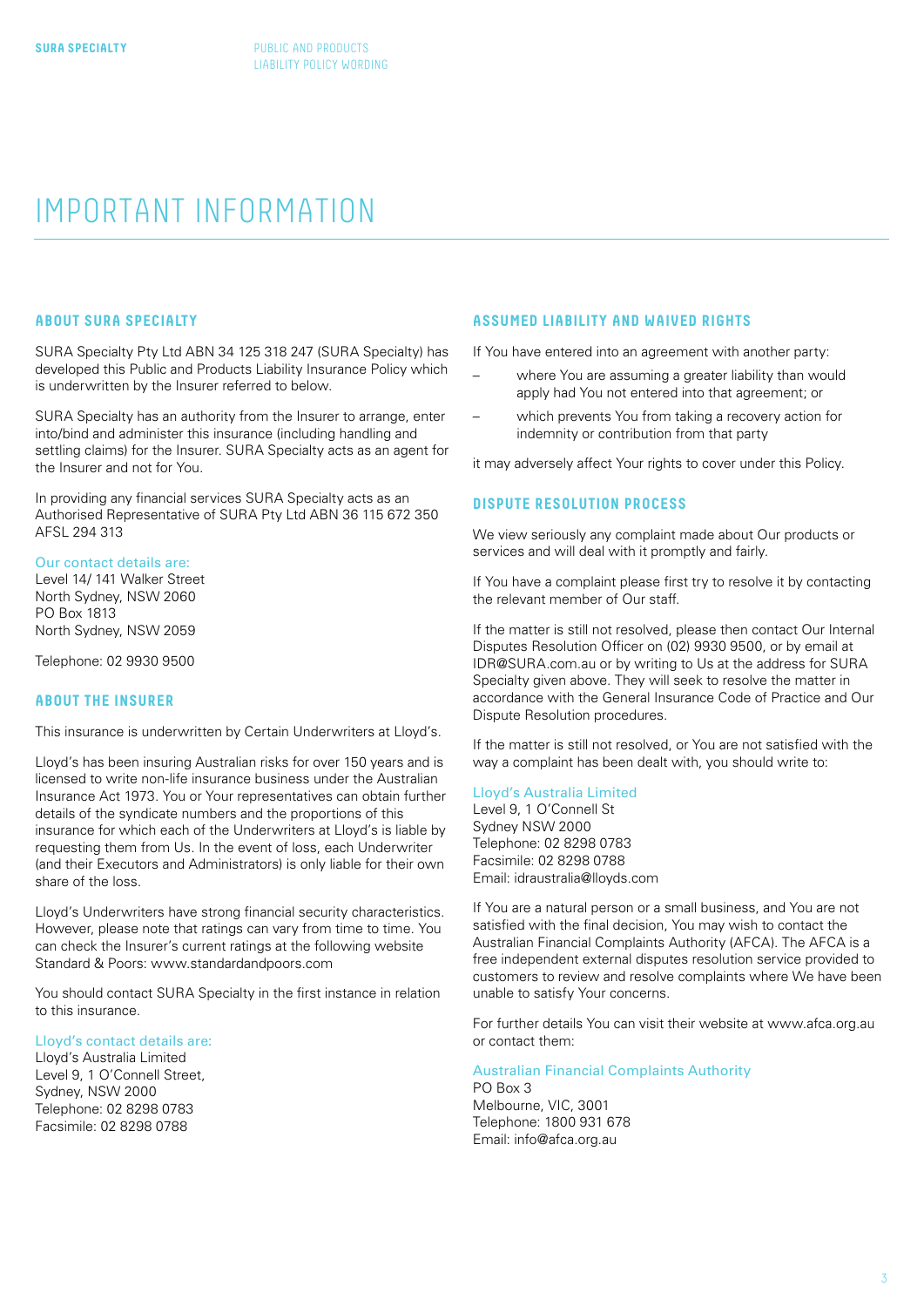#### <span id="page-3-0"></span>**DISCLAIMER**

When You enter into this Policy You confirm and warrant that You have read the Policy documents provided to You.

#### **YOUR DUTY OF DISCLOSURE**

This Policy is subject to the Insurance Contracts Act 1984 (Act). Under that Act You have a duty of disclosure.

Before You take out insurance with Us, You have a duty to tell Us of everything that You know, or could reasonably be expected to know that may affect Our decision to insure You and on what terms. If You are not sure whether something is relevant You should inform Us anyway.

You have the same duty to inform Us of those matters before You renew, extend, vary, or reinstate Your contract of insurance. The duty applies until the Policy is entered into, or where relevant, renewed, extended, varied or reinstated (Relevant Time). If anything changes between when the answers are provided to Us or disclosures are made and the Relevant Time, You need to tell Us.

Your duty however does not require disclosure of matters that:

- reduce the risk:
- are common knowledge;
- We know or, in the ordinary course of Our business, ought to know; or
- We have indicated We do not want to know.

If You do not comply with Your duty of disclosure, We may be entitled to:

- reduce Our liability for any claim;
- cancel the contract;
- refuse to pay the claim; or
- avoid the contract from its beginning, if Your non-disclosure was fraudulent.

After the Policy is entered into, ongoing disclosure obligations can apply. See the Policy for details.

#### **GENERAL INSURANCE CODE OF PRACTICE**

We proudly support the General Insurance Code of Practice (the 'Code'). The purpose of the Code is to raise the standards of practice and service in the general insurance industry.

For further information on the Code, please visit www. codeofpractice.com.au or alternatively you can request a brochure on the Code from Us.

#### **GOODS AND SERVICES TAX (GST)**

The amount payable by You for this Policy includes an amount for GST.

When We pay a Claim, Your GST status will determine the amount We pay. The amount that We are liable to pay under this Policy will be reduced by the amount of any Input Tax Credit (ITC) that You are or may be entitled to Claim for the supply of goods or services covered by that payment.

You must advise Us of Your correct Australian Business Number (ABN) and Taxable Percentage. Taxable Percentage is Your entitlement to an ITC on Your premium as a percentage of the total GST on that premium. Any GST liability arising from Your incorrect advice is payable by You.

Where the settlement of a Claim is less than the applicable Limit of Indemnity or the other limits applicable to this Policy, We will only pay the GST (less Your ITC) applicable to the settlement. This means that if these amounts are not sufficient to cover the whole Claim, We will only pay the GST relating to Our share of the settlement for the whole Claim. We will pay the Claim by reference to the GST exclusive amount of any supply made by any Business of Yours which is relevant to the Claim.

GST, ITC, BAS and Acquisition have the same meaning as given to those words or expressions in A New Tax System (Goods and Services Tax) Act 1999 and related legislation as amended from time to time.

#### **PRIVACY STATEMENT**

In this Privacy Statement the use of "We", "Our" or "Us" means SURA Specialty and the Insurers unless specified otherwise.

In this Privacy Statement the use of "personal information" includes sensitive information.

We are committed to protecting the privacy of the personal information You provide to Us.

The Privacy Act 1988 contains the Australian Privacy Principles which require Us to tell You that We collect, handle, store and disclose Your personal and sensitive information for the specific purpose of: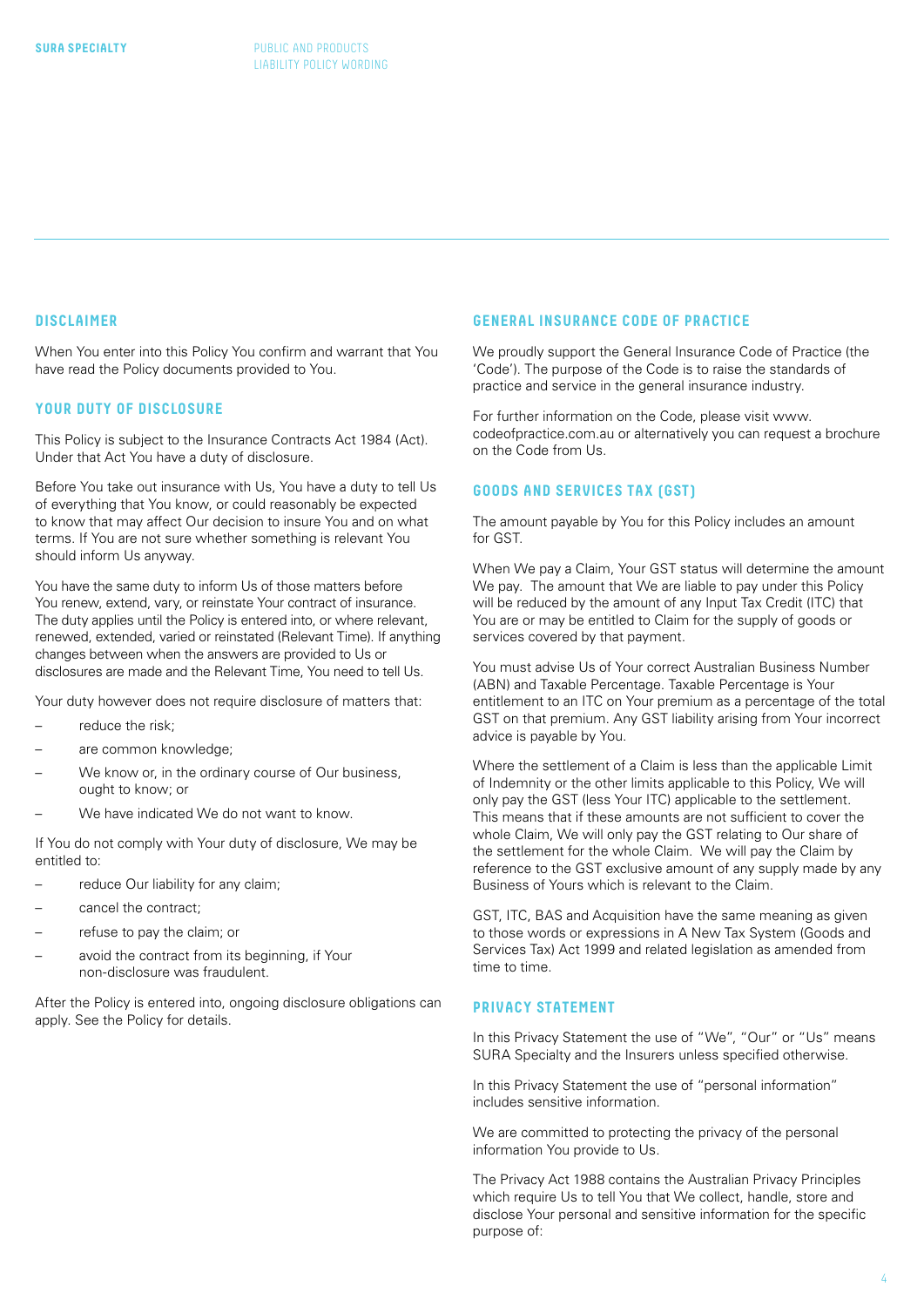- <span id="page-4-0"></span>deciding whether to issue a policy.
- determining the terms and conditions of your Policy,
- compiling data to help develop and identify other products and services that may interest clients, and
- handling Claims.

Personal information is information or an opinion about an identified individual, or an individual who is reasonably identifiable:

- a) whether the information or opinion is true or not;
- b) whether the information or opinion is recorded in a material form or not.

Sensitive information includes, amongst other things, information about an individual's racial or ethnic origin, political opinions, membership of a political organisation, religious beliefs or affiliations, philosophical beliefs, membership of a professional or trade association, membership of a trade union, sexual orientation or practices, criminal record, health information about an individual, genetic information, biometric information or templates.

You have given Us Your consent to collect, use and disclose Your personal and sensitive information in order to provide You with the relevant services and/or products.

When You give us personal information about other individuals, We rely on You to have made or make the individual aware that You will or may provide their personal information to Us and the types of other parties and service providers We may provide it to, the relevant purposes We and the other parties and service providers will use it for, and how they can access it. If You have not done or will not do either of these things, You must tell Us before You provide the relevant personal information to Us.

We will protect Your information using physical, technical, and administrative security measures to reduce the risks of loss, misuse, unauthorised access, disclosure and alteration. Some of the safeguards that We use are firewalls and data encryption, physical access controls to Our data centres, and information access authorisation controls.

We disclose personal information to other parties and service providers whom We believe are necessary to assist Us and them in providing the relevant services and/or products. For example, in handling Claims, We may have to disclose Your personal and other information to other parties and service providers such as Our claim management partner, other insurers, reinsurers, loss adjusters, external claims data collectors, investigators and agents, facilitators, assessors or other parties as required by law. We limit the use and disclosure of any personal information provided by Us to them to the specific purpose for which We supplied it.

We may disclose Your personal information to Our insurers, reinsurers, related entities and service providers overseas where it is reasonably necessary for, or directly related to, the functions, services or activities we provide to you. When we transfer Your information to other countries, including countries which may not have data protection laws that provide the same level of protection that exists in Australia, We will protect the information as described in this Privacy Policy.

If You do not provide the personal information requested and/or do not provide Us with Your consent to the use and disclosure of Your personal information as set out in this Privacy Statement, Your insurance application may not be accepted, or We may not be able to administer Your Policy, or You may be in breach of Your duty of disclosure, the consequences of which are set out under the heading Duty of Disclosure in this document.

We will notify you as soon as possible if Your personal information is involved in a data breach that is likely to result in serious harm to You.

If You would like a copy of Our Privacy Policies, would like to seek access to or correct Your personal information, opt out of receiving materials We send, complain about a breach of Our privacy or You have any query on how Your personal information is collected or used, or any other query relating to Our Privacy Policies, please contact Us.

#### **SERVICE OF SUIT**

The Insurers accepting this insurance agree that:

- if a dispute arises under this insurance, this insurance will be subject to Australian law and practice and the Insurers will submit to the jurisdiction of any competent court in the Commonwealth of Australia;
- any summons, notice or process to be served upon the Insurers may be served upon: Lloyd's Australia Limited Level 9, 1 O'Connell St Sydney NSW 2000
- if a suit is instituted against any of the Insurers, all Insurers participating in this insurance will abide by the final decision of such Court or any competent Appellate Court.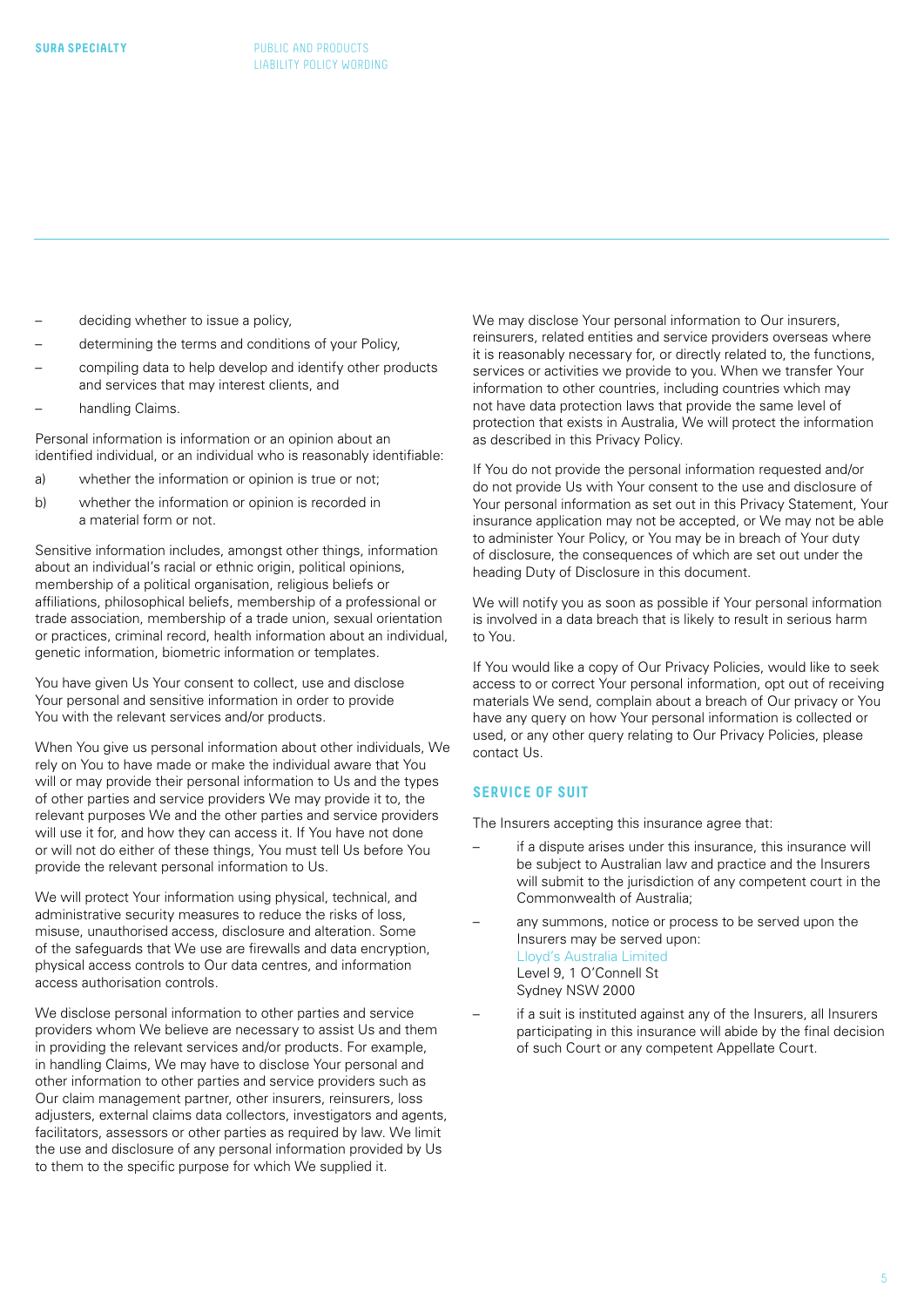#### <span id="page-5-0"></span>**SEVERAL LIABILITY**

The liability of an insurer under this contract is several and not joint with other insurers party to this contract. An insurer is liable only for the proportion of liability it has underwritten. An insurer is not jointly liable for the proportion of liability underwritten by any other insurer. Nor is an insurer otherwise responsible for any liability of any other insurer that may underwrite this contract.

The proportion of liability under this contract underwritten by an insurer (or, in the case of a Lloyd's syndicate, the total of the proportions underwritten by all the members of the syndicate taken together) is shown in the Policy Schedule.

In the case of a Lloyd's syndicate, each member of the syndicate (rather than the syndicate itself) is an insurer. Each member has underwritten a proportion of the total shown for the syndicate (that total itself being the total of the proportions underwritten by all the members of the syndicate taken together). The liability of each member of the syndicate is several and not joint with any other members. A member is liable only for that member's proportion. A member is not jointly liable for any other member's proportion. Nor is any member otherwise responsible for any liability of any other insurer that may underwriter this contract. The business address of each member is Lloyd's, One Lime Street, London EC3M 7HA. The identity of each member of a Lloyd's syndicate and their respective proportion may be obtained by writing to Market Services, Lloyd's, at the above address.

Although reference is made at various parts in this clause to "this contract" in the singular, where the circumstances so require this should be read as a reference to contracts in the plural. The insurers named hereon bind themselves each and for their own part and not one for another.

Each insurer's liability under this contract shall not exceed that percentage or amount of the risk shown against that insurer's name.

#### **SANCTIONS**

We shall not be deemed to provide cover and We will not be liable to pay any claim or provide any benefit under this Policy to the extent that the provision of such cover, payment of such claim or provision of such benefit would expose Us, Our parent company or Our ultimate controlling entity to any sanction, prohibition or restriction under United Nations resolutions or the trade or economic sanctions, laws or regulations of the European Union, the Commonwealth of Australia, United Kingdom or the United States of America.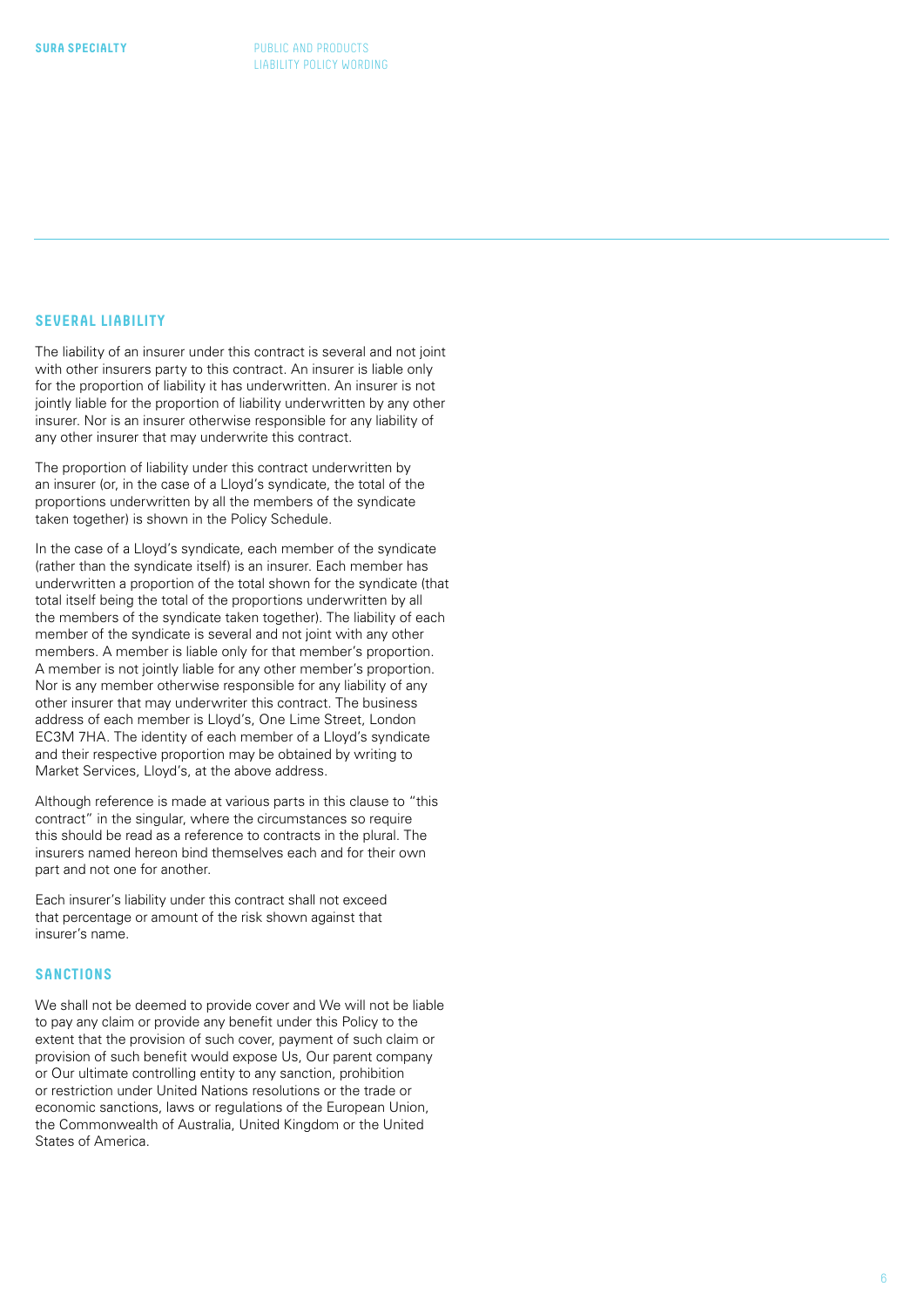#### **1.1 WHAT WE COVER**

Subject to the terms, exclusions, conditions, limitations, definitions and the Limit of Liability that apply to this Policy, We will pay to or on behalf of You all sums which You become legally liable to pay by way of compensation and all costs awarded against You in respect of:

- i. Personal Injury
- ii. Property Damage
- iii. Advertising Liability

happening during the Period of Insurance, in connection with Your Business or Your Products and which is caused by an Occurrence.

#### **1.2 DEFENCE COSTS**

With respect to the cover provided by this Policy and in addition to the Limit of Liability, if We agree to cover You We will:

- 1.2.1 pay all Defence Costs;
- 1.2.2 pay expenses incurred by You for first aid to others at the time of Personal Injury caused by an Occurrence (other than medical expenses prohibited by Section 126 of the Health Insurance Act 1973);
- 1.2.3 pay all legal expenses incurred by You with Our prior written consent for Your representation:
	- (i) at any coroner's inquest or other fatal accident inquiry; or
	- (ii) in a court of summary jurisdiction or an indictment in a higher court, arising out of any alleged breach of a statutory duty resulting in Personal Injury and/or Property Damage which may be the subject of indemnity under this Policy.

#### Provided that:

- (iii) if a payment exceeding the Limit of Liability has to be made to dispose of a Claim, Our liability to pay Defence Costs and the expenses arising under this clause 1.2 will be limited to such proportion thereof as the Limit of Liability bears to the amount paid to dispose of the Claim;
- (iv) if the amount paid or incurred by Us for Defence Costs and the expenses arising under this clause 1.2 exceeds the share We are obliged to pay under (iii), You will upon demand pay Us the excess amount;
- (v) We will not be obliged to pay any Defence Costs and the expenses arising under this clause 1.2 after the Limit of Liability has been exhausted by payments of Claims, judgements and/or settlements.

### <span id="page-6-0"></span>1. COVERAGE 2. LIMIT OF LIABILITY

- 2.1 Our maximum liability to pay compensation and all costs awarded against You in respect of all Personal Injury and/or Property Damage and/or Advertising Liability caused by or arising out of any one Occurrence will not exceed the Limit of Liability.
- 2.2 Notwithstanding clause 2.1, Our aggregate liability to pay compensation and all costs awarded against You in respect of all Personal Injury and/or Property Damage happening during the Period of Insurance caused by or arising out of Your Products will not exceed the Limit of Liability.
- 2.3 Provided further that Our liability to pay Defence Costs and all costs awarded against You in connection with Claims made and/or actions instituted within the United States of America or Canada and their respective territories and protectorates or any other territory coming within the jurisdiction of the courts of these countries, will be included within the Limit of Liability and will not be payable by Us in addition to the Limit of Liability.

### 3. DEDUCTIBLE

- 3.1 The amount of the Deductible is payable by You within 14 days of the date of notification by You of each Occurrence, unless We agree in writing to extend this period.
- 3.2 Should indemnity not apply in respect of any Occurrence, then We will return any Deductible paid by You in relation to such Occurrence.
- 3.3 Where We have elected to pay all or part of the Deductible in respect of any Occurrence, You willl, within 14 days from the date of being notified of such payment, reimburse Us for such payment.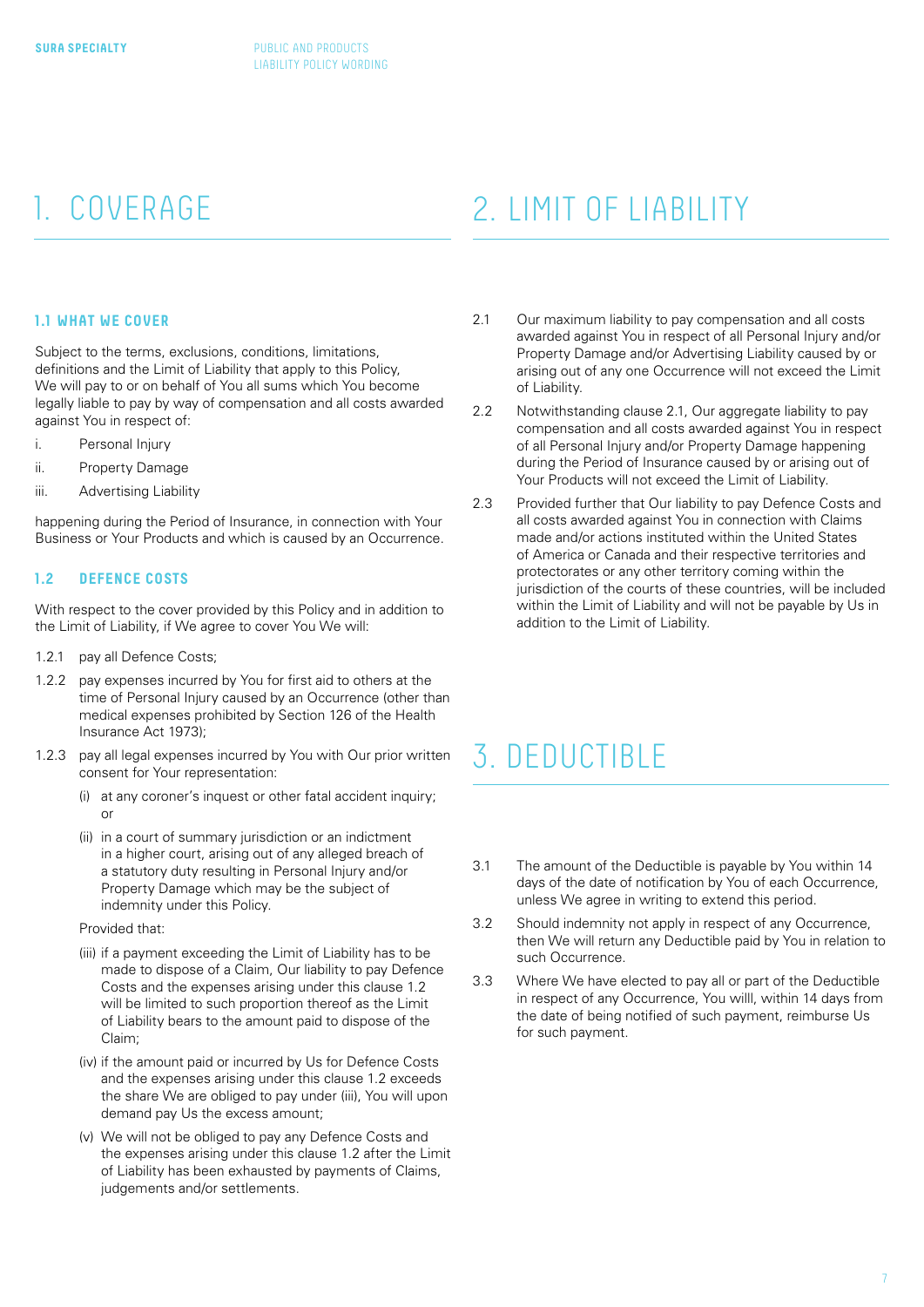## <span id="page-7-0"></span>4. EXCLUSIONS

This Policy does not apply to, and We will not indemnify You for any actual or alleged liability in respect of:

#### **4.1 ADVERTISING LIABILITY**

Advertising Liability caused by or resulting from:

- i. statements made at Your direction with the knowledge that such statements are false;
- ii. **Failure of performance of contract** but this exclusion will not apply to Claims for unauthorised appropriation of advertising ideas contrary to an implied contract;
- iii. any incorrect description of Your Products or services;
- iv. any mistake in the advertised price of Your Products or services;
- v. failure of Your Products or services to conform with advertised performance, quality, fitness or durability;
- vi. any Insured whose Business is advertising, broadcasting, publishing or telecasting.

#### **4.2 AIRCRAFT**

Personal Injury and/or Property Damage arising directly or indirectly out of or in connection with the ownership, possession, maintenance, repair, operation or use of any Aircraft or hovercraft by You or on Your behalf.

Provided that this exclusion 4.2 does not apply to Personal Injury and/or Property Damage caused by or arising out of the internal cleaning of any stationary Aircraft by You or on Your behalf, but only where such Aircraft are not owned, operated or used by You.

#### **4.3 AIRCRAFT PRODUCTS**

Personal Injury and/or Property Damage arising directly or indirectly out of or in connection with Your Products that are used with Your knowledge:

- i. as Aircraft component parts used for maintaining an Aircraft in flight or moving upon the ground;
- ii. for incorporation into the hull, controls or machinery of an Aircraft.

#### **4.4 AIRCRAFT REFUELLING**

Personal Injury and/or Property Damage caused by or arising out of the refuelling of Aircraft by You or on Your behalf.

#### **4.5 ASBESTOS**

- 4.5.1 Personal Injury arising directly or indirectly out of or in connection with any actual or alleged:
	- i. inhalation or ingestion of any asbestos fibre(s) or asbestos in any form whatsoever by any person(s);
	- ii. exposure or fear of exposure of any person(s) to asbestos fibre(s) or asbestos in any form whatsoever;
	- iii. presence or existence of asbestos fibre(s) or asbestos in any form whatsoever.
- 4.5.2 Property Damage arising directly or indirectly out of or in connection with:
	- i. any actual or alleged discharge, dispersal, release, seepage, migration, escape or movement of asbestos fibre(s) or asbestos in any form whatsoever into or upon land, the atmosphere or any water course or body of water;
	- ii. any actual or alleged exposure to asbestos fibre(s) or asbestos in any form whatsoever;
	- iii. any actual or alleged presence or existence of asbestos fibre(s) or asbestos in any form whatsoever;
	- iv. any of Your Products that contain asbestos fibre(s) or asbestos in any form whatsoever.

#### **4.6 CONTRACTUAL LIABILITY**

Any liability assumed by You under any contract or agreement except to the extent that such liability would have been implied by law in the absence of such contract or agreement. Provided that this exclusion 4.6 does not apply to:

- 4.6.1 liability assumed by You under any lease of real or personal property, other than any liability arising from Your failure to effect property insurance if required under such lease;
- 4.6.2 liability assumed by You under a warranty of fitness or quality as regards Your Products;
- 4.6.3 liability assumed by You under any contract (other than a lease of real or personal property)entered into by You that does not exceed a contract value of \$200,000;
- 4.6.4 those written contracts or agreements specified in the Schedule.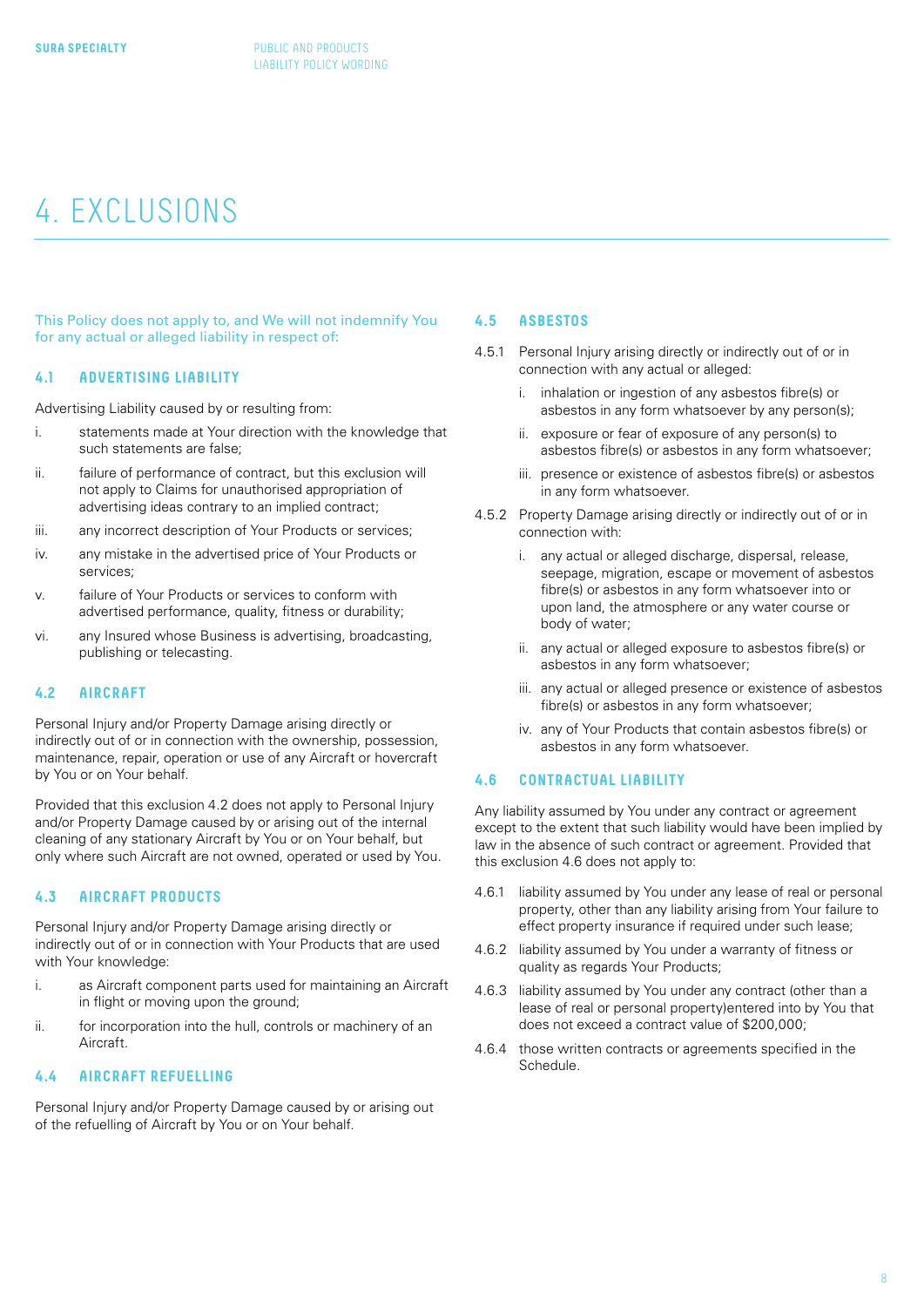#### <span id="page-8-0"></span>**4.7 DEFAMATION**

Any liability caused by or arising out of the publication of defamatory or disparaging material and/or the utterance of defamatory or disparaging statements:

- 4.7.1 made prior to the inception date of this Policy;
- 4.7.2 made by You or at Your direction with knowledge of the falsity or in deliberate disregard thereof;
- 4.7.3 made by any Insured whose Business is advertising, broadcasting, publishing or telecasting.

#### **4.8 ELECTRONIC DATA AND/OR CYBER LIABILITY**

- 4.8.1 Personal Injury and/or Property Damage and/or Advertising Liability caused by or arising out of:
	- i. the communication, display, distribution or publication of Electronic Data, Provided that this exclusion does not apply to Personal Injury and/or Advertising Liability.
	- ii. the total or partial destruction, distortion, erasure, corruption, alteration, misinterpretation or misappropriation of Electronic Data;
	- iii. any error in creating, amending, entering, deleting or using Electronic Data;
	- iv. the total or partial inability or failure to receive, send, access or use Electronic Data for any time at all;
	- v. the receipt or transmission of Electronic Data that contains a computer virus or other malicious or damaging computer program or code;
	- vi. any unauthorised interference with Electronic Data;
	- vii. the access to or disclosure of any Electronic Data that includes any person's and/or organisation's confidential, personal or sensitive information, including but not limited to patents, trade secrets, processing methods, customer lists, financial information, credit card history, health information or any other type of non-public information.

#### **4.9 EMPLOYERS LIABILITY**

- 4.9.1 Personal Injury to any of Your workers or employees. Provided that if You:
	- i. are required by law to insure or otherwise fund, whether through self insurance, statutory fund or other statutory scheme, all or part of any common law liability (whether limited or not) for such Personal Injury; or
	- ii. are not required to so insure or otherwise fund such common law liability by reason only that the Personal Injury is to a person who is not Your worker or employee within the meaning of the relevant workers'

compensation law or the Personal Injury is not a Personal Injury which is subject to such law;

then this exclusion 4.9.1 does not apply to the extent that Your liability would not be covered under any such fund, scheme, policy of insurance or self insurance arrangement had You complied with Your obligations pursuant to such law.

- 4.9.2 Any liability imposed:
	- i. by any workers' compensation law to pay compensation to any person employed or deemed to be employed by You; or
	- ii. by the provisions of any industrial award or agreement or determination or any contract of employment or workplace agreement in respect to any person employed or deemed to be employed by You.

#### **4.10 EMPLOYMENT PRACTICE**

Any liability in connection with any wrongful or unfair dismissal, denial of natural justice, defamation, misleading representation or advertising, harassment or discrimination directly or indirectly related to the employment or prospective employment of any person by You or on Your behalf.

#### **4.11 EXPORTS TO USA AND/OR CANADA**

Personal Injury and/or Property Damage caused by or arising out of Your Products knowingly exported by You to the United States of America and/or Canada.

#### **4.12 FINES, PENALTIES, LIQUIDATED DAMAGES, AGGRAVATED, PUNITIVE OR EXEMPLARY DAMAGES**

- 4.12.1 Fines, penalties and/or liquidated damages;
- 4.12.2 Aggravated damages, punitive damages, exemplary damages and/or any additional damages resulting from the multiplication of compensatory damages. Except in respect of aggravated damages, punitive damages or exemplary damages awarded within the Commonwealth of Australia for defamation.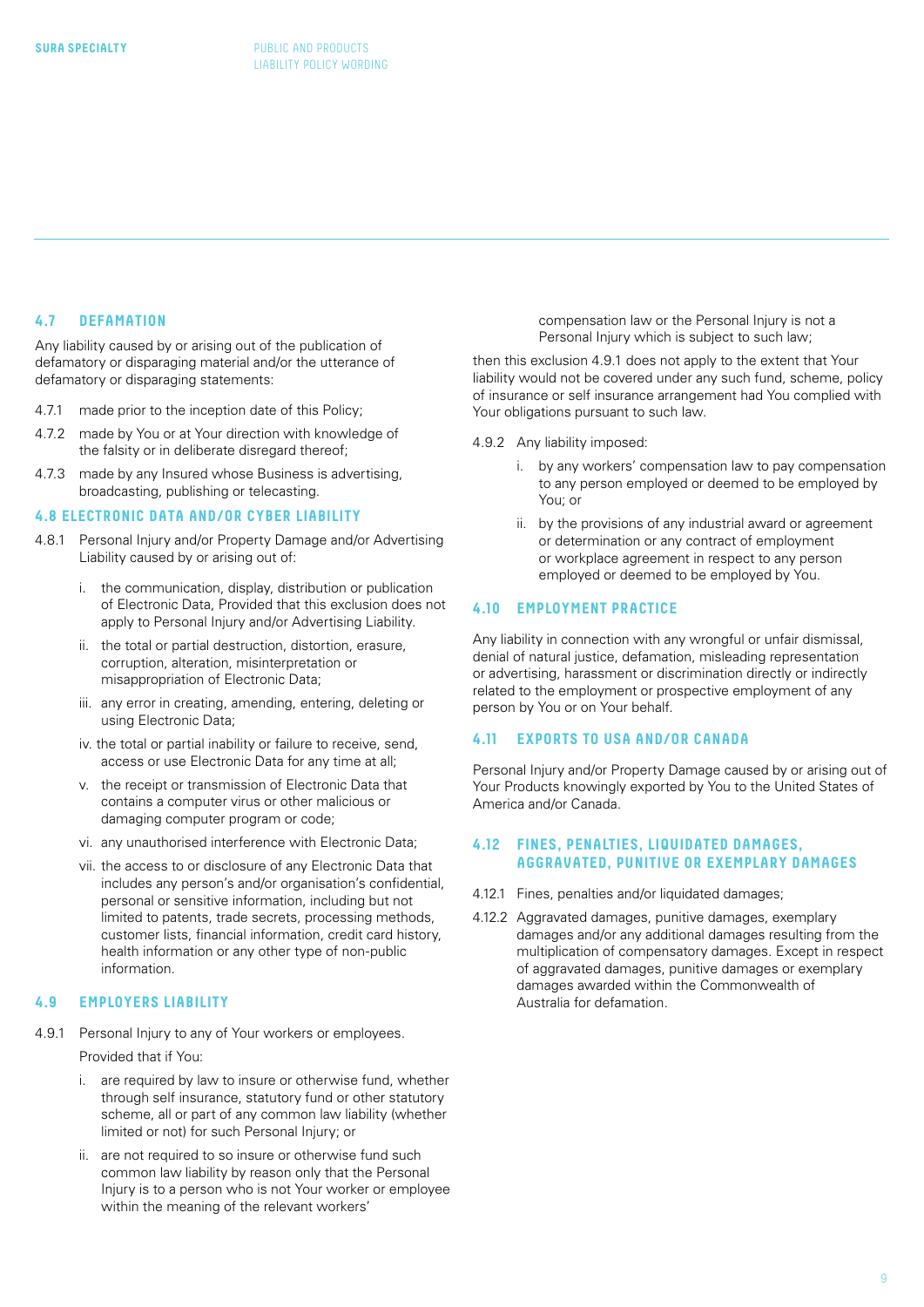#### <span id="page-9-0"></span>**4.13 HIGH HAZARD PRODUCTS**

Personal Injury and/or Property Damage arising directly or indirectly out of or in connection with:

- 4.13.1 any of Your Products that are Aircraft, hovercraft or fireworks;
- 4.13.2 any of Your Products that are:
	- i. veterinary products which are required to be prescribed and administered by a qualified veterinarian;
	- ii. ammunition, blasting explosives (other than fertiliser, fuel or ammonium nitrate) or detonators for explosives;
	- iii. medicines which are required to be prescribed by a registered medical practitioner;
	- iv. herbicides, insecticides, defoliants or stockfeed;
	- v. tobacco;
	- vi. blood and/or blood components as defined within the Therapeutic Goods Act 1989.

 Provided that this exclusion 4.13.2 only applies to those goods or products that have been manufactured, imported or exported by You;

- 4.13.3 the manufacture, storage or use of fireworks by You;
- 4.13.4 the manufacture of ammunition, blasting explosives (other than fertiliser, fuel or ammonium nitrate), herbicides, insecticides or defoliants by You;
- 4.13.5 any of Your Products that are Vehicles (other than trailers). Provided that this exclusion 4.13.5 only applies to Vehicles (other than trailers) that have been manufactured, imported or exported by You.

#### **4.14 LOSS OF USE**

Loss of use of tangible property which has not been physically damaged or destroyed resulting from:

- 4.14.1 a delay in or lack of performance by You or on Your behalf of any contract or agreement;
- 4.14.2 the failure of Your Products to meet the level of performance, quality, fitness or durability expressly or impliedly warranted or represented by You.

Provided that this exclusion 4.14.2 does not apply to the loss of use of other tangible property resulting from the sudden, unexpected and unintended physical damage to or destruction of Your Products after such Products have been put to use by any person or organisation other than You.

#### **4.15 POLLUTION**

4.15.1 Personal Injury and/or Property Damage caused by or arising out of the discharge, dispersal, release, seepage, migration or escape of Pollutants into or upon land, the atmosphere, or any water course or body of water.

> Provided that this exclusion 4.15.1 does not apply if the discharge, dispersal, release or escape is sudden, identifiable, unexpected and unintended and takes place in its entirety at a specific time and place;

4.15.2 Any costs and expenses incurred in the removing, nullifying or clean-up of Pollutants.

Provided that this exclusion 4.15.2 does not apply to clean-up, removal or nullifying expenses only, which are consequent upon a sudden, identifiable, unexpected, unintended happening taking place in its entirety at a specific time and place which results in Personal Injury and/ or Property Damage;

4.15.3 The actual, alleged or threatened discharge, dispersal, release, seepage, migration or escape of Pollutants caused by any of Your Products that have been discarded, dumped, abandoned or thrown away by others.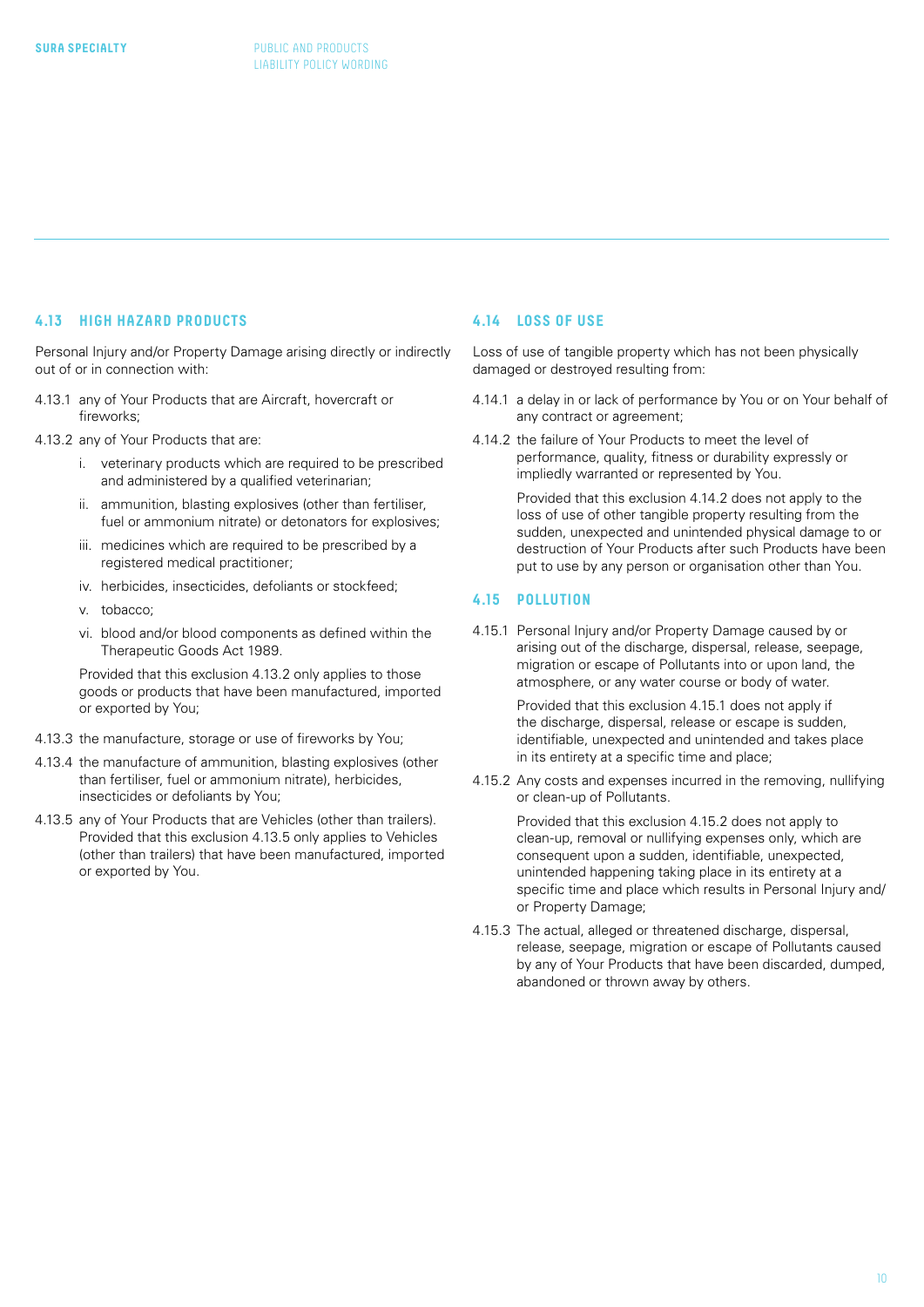#### <span id="page-10-0"></span>**4.16 PRODUCT DEFECT**

Property Damage to Your Products if the damage is attributed to any defect in them or to their harmful nature or unsuitability.

#### **4.17 PRODUCT RECALL, WITHDRAWAL, REMOVAL, REINSTALLATION, MODIFICATION, INSPECTION, REPAIR, REPLACEMENT, DISPOSAL OR LOSS OF USE**

Liability for damages, costs or expenses for the recall, withdrawal, removal, reinstallation, modification, inspection, repair, replacement, disposal or loss of use of Your Products or of any property of which Your Products form a part, if such products or property are withdrawn from the market or from use because of any known or suspected defect, deficiency, inadequacy or dangerous condition in them.

#### **4.18 PROFESSIONAL LIABILITY**

Personal Injury and/or Property Damage caused by or arising out of the rendering of or failure to render professional advice or service by You or any error or omission connected therewith.

Provided that this exclusion 4.18 only applies where such professional advice or service is given for a fee and constitutes advice or service within the professional capacity of a accountant, auditor, architect, building or land surveyor, engineer, legal practitioner, medical practitioner or other health service provider, real estate agent, veterinary practitioner, or holder of an Australian financial services license including an authorised representative thereof.

#### **4.19 PROPERTY IN PHYSICAL OR LEGAL CONTROL**

Property Damage to:

- 4.19.1 property owned by You;
- 4.19.2 property leased or rented to You;
- 4.19.3 property in Your physical or legal control.

Provided that exclusions 4.19.2 and 4.19.3 do not apply to Property Damage to:

- i. premises or part of premises (including landlord's fixtures and fittings) which are leased or rented to You;
- ii. premises (including the contents of such premises) not owned by You or leased or rented to You but temporarily occupied by You for the purpose of carrying out work in connection with the Business;
- iii. any Vehicle (not belonging to or used by You) whilst such Vehicle is in a car park owned or operated by You, provided that You do not operate the car park for reward;
- iv. property of Your employees;
- v. any customer's Vehicle (not belonging to or leased or rented by You) whilst being driven by You in connection with the repair, maintenance or servicing of such Vehicle by You.

Provided that Our maximum liability under this clause v. to pay compensation and all costs awarded against You in respect of Property Damage caused by or arising out of any one Occurrence will not exceed \$200,000.

 This clause v. does not provide indemnity in respect of Property Damage to any customer's Vehicle where the driver of any customer's Vehicle does not hold a current driving licence appropriate for the customer's Vehicle and/or where such driver is under the age of 25 years and/or where such driver has had their driving licence suspended or cancelled within the past three years;

vi. any other property not specified within clauses i. to v. inclusive, which is in Your physical or legal control.

 Provided that Our maximum liability under this clause vi. to pay compensation and all costs awarded against You in respect of Property Damage caused by or arising out of any one Occurrence shall not exceed \$200,000.

### **4.20 RADIOACTIVITY**

Personal Injury and/or Property Damage arising directly or indirectly out of or in connection with:

- 4.20.1 ionising radiations or contamination by radioactivity from any nuclear fuel or from any nuclear waste from the Combustion of nuclear fuel. For the purpose of this exclusion 4.20.1 only, "Combustion" shall include any selfsustaining process of nuclear fission;
- 4.20.2 the radioactive, toxic, explosive or other hazardous properties of any nuclear assembly or nuclear component thereof.

Provided that exclusions 4.20.1 and 4.20.2 do not apply to low level radioactive radiation, such as measurement and control technology used in the medical sector, and used away from the place where such are made or produced.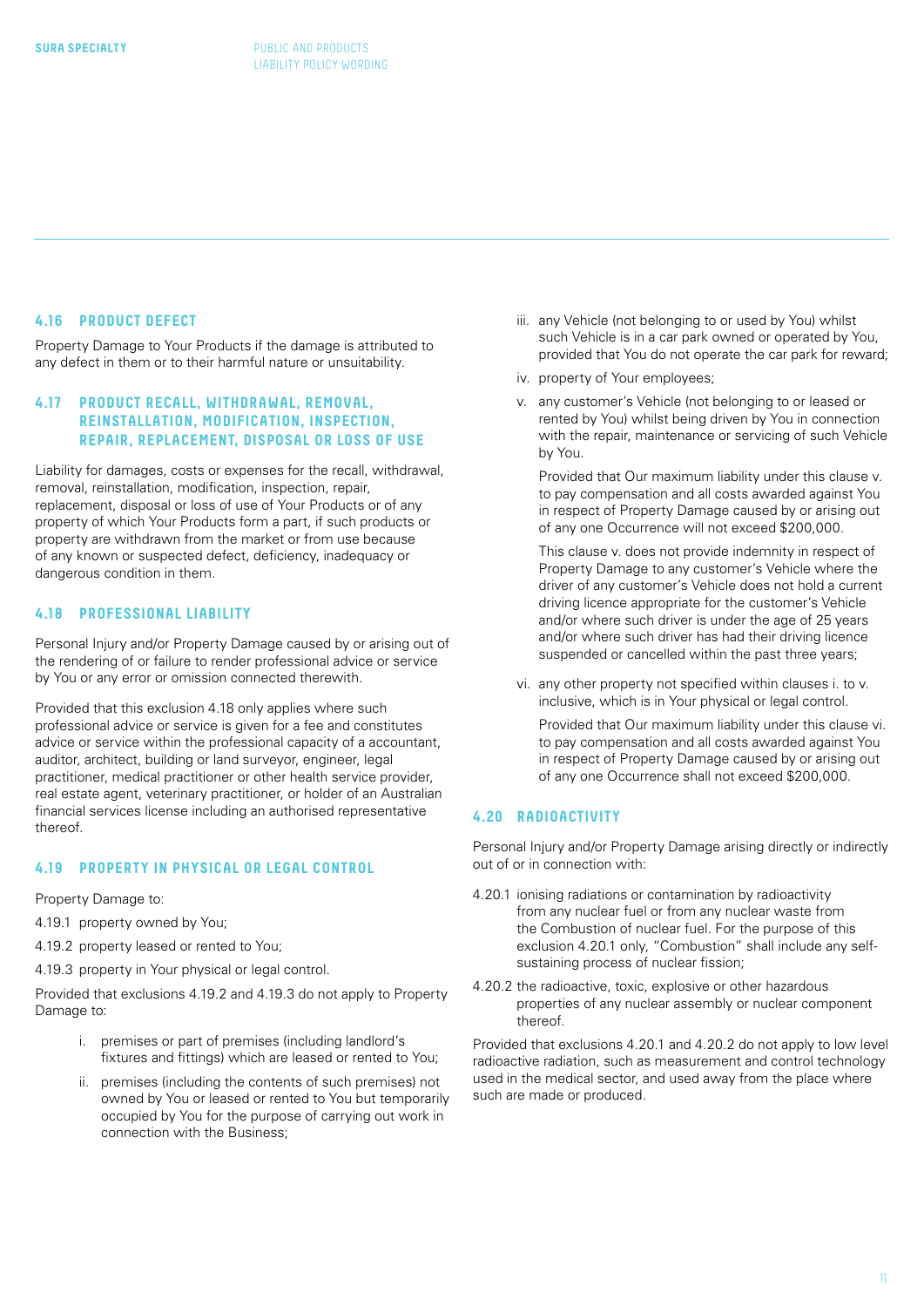#### **4.21 TERRITORIAL LIMITS**

- 4.21.1 Claims made and/or actions instituted within the United States of America or Canada or any other territory coming within jurisdiction of the courts of the United States of America or Canada;
- 4.21.2 Claims and actions to which the laws of the United States of America or Canada apply.

Provided that exclusions 4.21.1 and 4.21.2 do not apply to such Claims and actions arising from the temporary presence outside Australia of any person who is normally resident in Australia and who is not performing any manual or supervisory work whatsoever whilst in the United States of America or Canada or any other territory coming within the jurisdiction of the courts of the United States of America or Canada.

#### **4.22 TERRORISM**

Personal Injury and/or Property Damage arising directly or indirectly out of or in connection with any of the following, regardless of any other cause or event contributing concurrently or in any other sequence to the loss:

#### 4.22.1 any Act of Terrorism; or

4.22.2 any action taken in controlling, preventing, suppressing or in any way relating to any act of terrorism.

#### **4.23 VEHICLES**

Personal Injury and/or Property Damage caused by or arising out of any Vehicle that You own, use or operate:

- 4.23.1 which is registered or which is required under any legislation to be registered; or
- 4.23.2 in respect of which compulsory liability insurance or statutory indemnity is required by virtue of any legislation (whether or not that insurance is effected).

Provided that exclusions 4.23.1 and 4.23.2 do not apply to:

- i. Personal Injury where that compulsory liability insurance or statutory indemnity does not provide indemnity, and the reason or reasons why that compulsory liability insurance or statutory indemnity does not provide indemnity do not involve a breach by You of legislation relating to Vehicles; and/or
- ii. Property Damage caused by or arising out of the loading or unloading of goods or property to or from any stationary Vehicle;
- iii. Property Damage caused by or arising out of the delivery or collection of goods or property to or from any stationary Vehicle;
- iv. Property Damage caused by or arising out of the use

of any tool or plant forming part of or attached to or used in connection with any Vehicle (excluding whilst the Vehicle is being used to transport or cart goods or property, but not whilst the Vehicle is being used to lift and/or lower any goods or property);

v. Property Damage (except for Property Damage to any customer's Vehicle) caused by or arising out of Your use of any customer's Vehicle (not belonging to or leased or rented by You) for the sole purpose of being test driven by You in connection with the repair, maintenance or servicing of such Vehicle by You.

Provided that Our maximum liability under this clause v. to pay compensation and all costs awarded against You in respect of Property Damage caused by or arising out of any one Occurrence shall not exceed \$250,000. This clause v. does not provide indemnity in respect of Property Damage where the driver of any customer's Vehicle does not hold a current driving licence appropriate for the customer's Vehicle and/ or where such driver is under the age of 25 years and/or where such driver has had their driving licence suspended or cancelled within the past three years;

vi. the indemnity provided under clause v. of exclusion 4.19 of this Policy.

#### **4.24 WAR**

Personal Injury and/or Property Damage arising directly or indirectly out of or in connection with war, invasion, acts of foreign enemies, hostilities or war-like operations (whether war be declared or not), civil war, rebellion, revolution, insurrection, civil commotion assuming the proportions of or amounting to an uprising, military or usurped power, confiscation or nationalisation or requisition or destruction or damage to property by or under the order of any government or public or local authority.

#### **4.25 WATERCRAFT**

Personal Injury and/or Property Damage caused by or arising out of:

4.25.1 any Watercraft that exceeds 10 meters in length that You own, use or operate;

Provided that this exclusion 4.25.1 does not apply to:

- i. Watercraft whilst being used by You for Business entertainment where such Watercraft are not owned or operated by You;
- ii. floating jetties and/or floating pontoons and/or pontoons and/or buoys.
- 4.25.2 any work performed by You or on Your behalf on or within any Watercraft that exceed 10 metres in length, but only in respect of any contract entered into by You for such work which exceeds a contract value of \$50,000.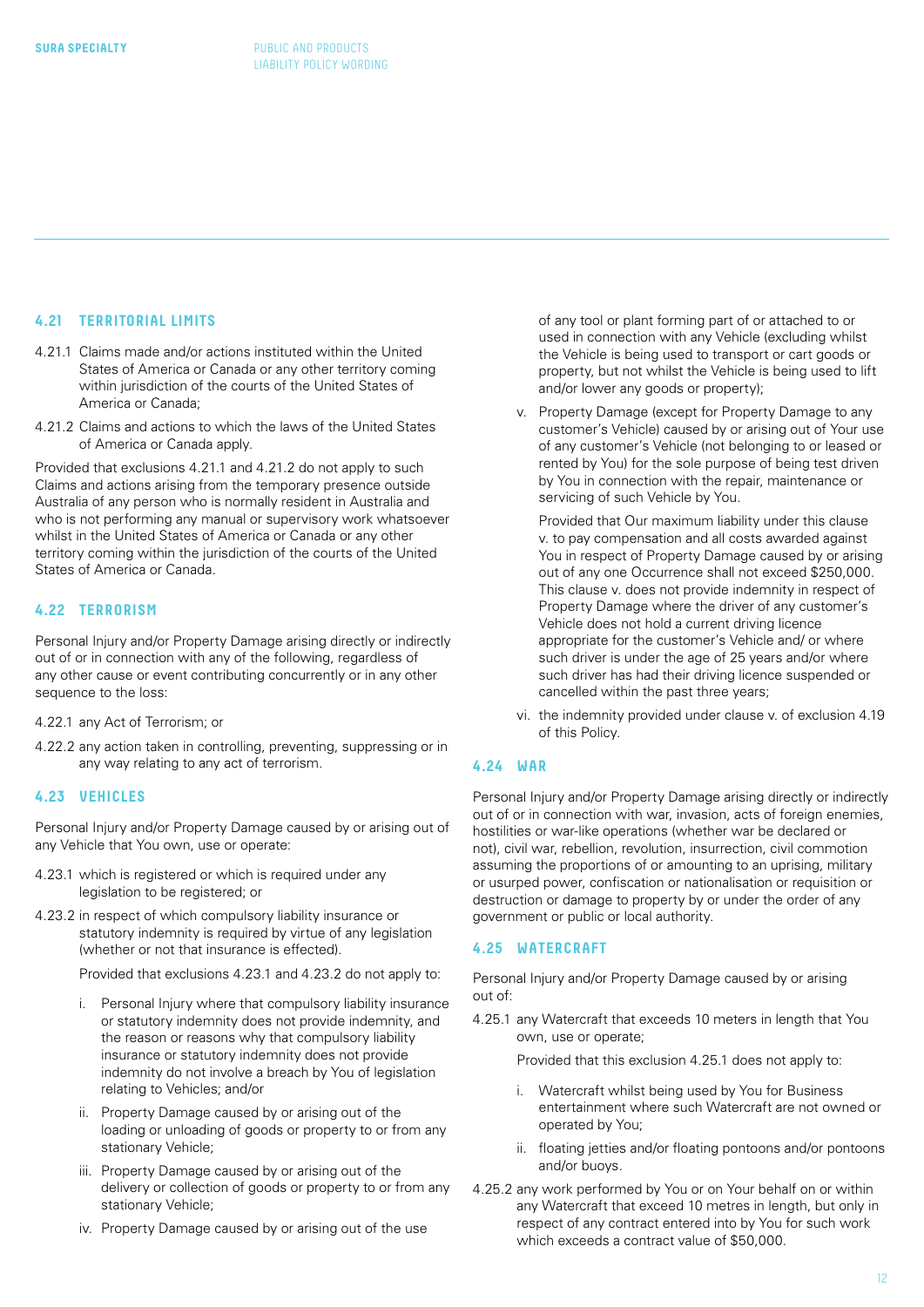### <span id="page-12-0"></span>**4.26 WELDING**

Personal Injury and/or Property Damage caused by or arising out of arc or flame cutting, flame heating, arc or gas welding, thermal or oxygen cutting or heating, grinding, the use of welding equipment or other related heat producing or spark producing operations, unless such activity is conducted in strict compliance with Australian Standard AS 1674.1-1997 (Safety in welding and allied processes, Part 1: Fire precautions) issued by Standards Australia, or with any replaced or amended version thereof.

#### **4.27 WORKMANSHIP**

The cost of performing, completing, correcting or improving any work undertaken by You.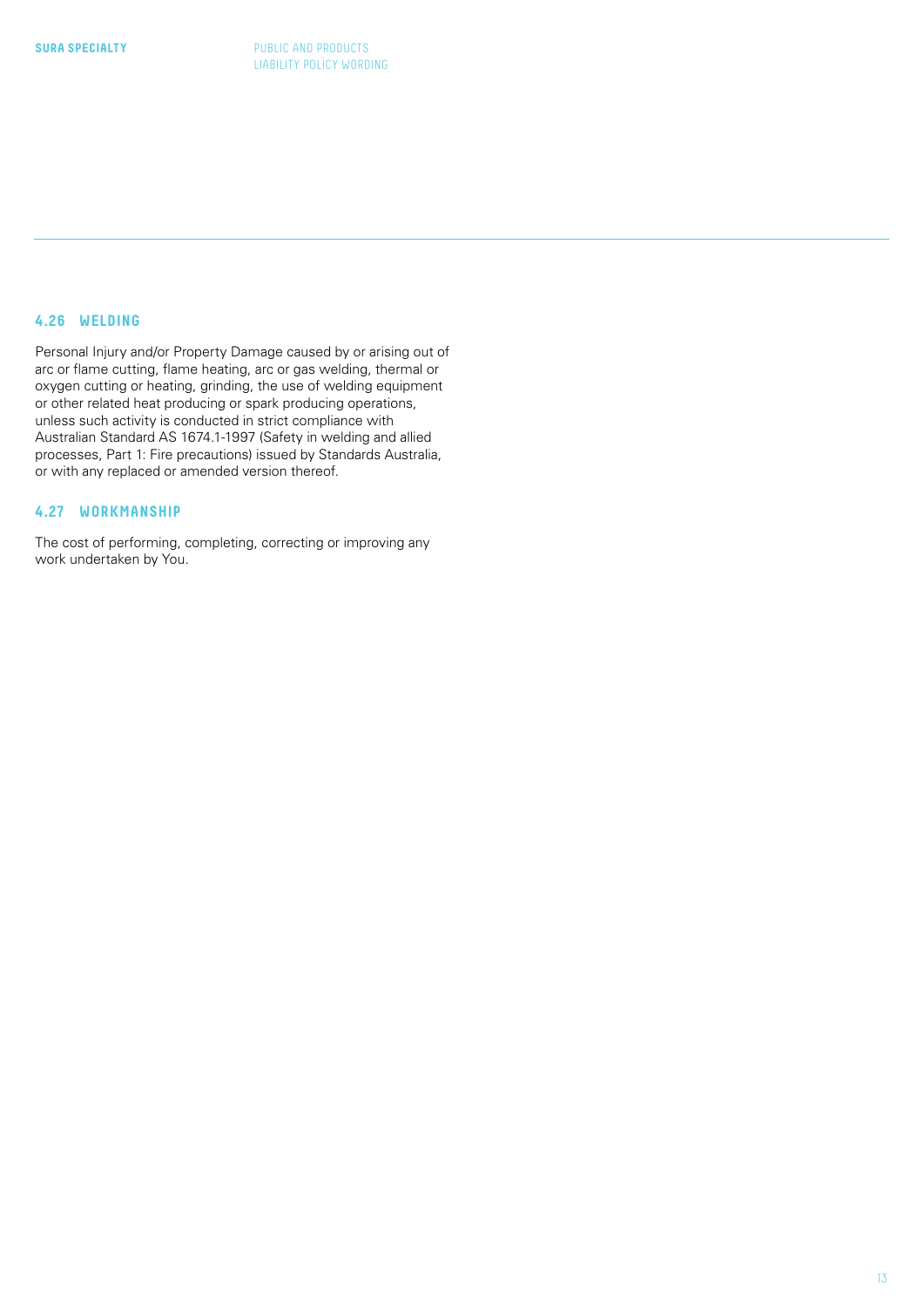# 5.DEFINITIONS

When used in this Policy, its Schedule and its Endorsements the following definitions apply. Where any word is defined every derivative of that word has a corresponding meaning. References to the singular also includes the plural and vice versa.

#### 5.1 Advertising Liability means:

Advertising Liability arising out of one or more of the following in the Advertisement of Your Products or services:

- i. defamation;
- ii. infringement of copyright, trademark, title or slogan;
- iii. unfair competition, misappropriation of advertising ideas or style of doing business;
- iv. invasion of privacy committed or alleged to have been committed in any Advertisement and arising out of any advertising activities conducted by You or on Your behalf, in the course of carrying out Your Business.

For the purposes of the definition of "Advertising Liability", "Advertisement" means:

Any manner of communication given to the public including by way of any form of print media, publication, telecommunication, radio or television broadcast, electronic mail, internet, world wide web or exhibit.

#### 5.2 Act of Terrorism means:

- i. an act which is deemed by the government of the country where such act occurred to be an Act of Terrorism; or
- ii. an act, including but not limited to the use of force or violence and/or threat thereof, of any person or group(s) of persons, whether acting alone or on behalf of or in connection with any organisation(s) or government(s) which from its nature or context is done for, or in connection with, political, religious, ideological, ethnic or similar purposes or reasons, including the intention to influence any government and/ or to put the public, or any section of the public, in fear.

#### 5.3 Aircraft means:

Any vessel, craft or thing made or intended to fly or move in or through the atmosphere or space other than model aircraft.

- 5.4 Business means:
- 5.4.1 the Business specified in the Schedule;
- 5.4.2 the ownership of premises by You and/or the tenancy of premises by You in order to conduct Your Business specified in the Schedule;
- 5.4.3 the provision and management of canteens, social, sports and welfare organisations for the benefit of Your employees;
- 5.4.4 the provision by You of first aid, fire and ambulance services which are incidental to Your Business specified in the Schedule;
- 5.4.5 participation at any exhibitions or trade shows;
- 5.4.6 construction, demolition (excluding any use of explosives), alteration, addition, fit out, maintenance or repair of or to any buildings owned or leased by You and provided that the total cost of all work performed does not exceed \$2,000,000 during the Period of Insurance unless We agree in writing to amend this sum for any specific contract or project prior to such work commencing.
- 5.5 Claim means:
- 5.5.1 the receipt by You of any written or verbal notice of a demand for compensation made by a third party against You; or
- 5.5.2 any writ, statement of claim, summons, application or other originating legal or arbitral process, cross-claim or third or similar party notice served upon You.

#### 5.6 Deductible means:

The Deductible specified in the Schedule, which is the amount that You must first bear in respect of any compensation and Defence Costs payable under this Policy in respect of each Occurrence.

#### 5.7 Defence Costs means:

The costs incurred by Us in the investigation, defence, reporting or negotiation for settlement of any Claim or in anticipation of any potential Claim, and/or the reimbursement of the reasonable costs incurred by You (but excluding loss of earnings) in the defence of any Claim with Our written consent. Defence Costs do not include any costs of the party that is claiming against You.

#### 5.8 Electronic Data means:

facts, concepts and information converted to a form useable for communications, display, distribution, interpretation or processing by electronic and electromechanical data processing or electronically controlled equipment and includes programmes, software and other coded instructions for such equipment.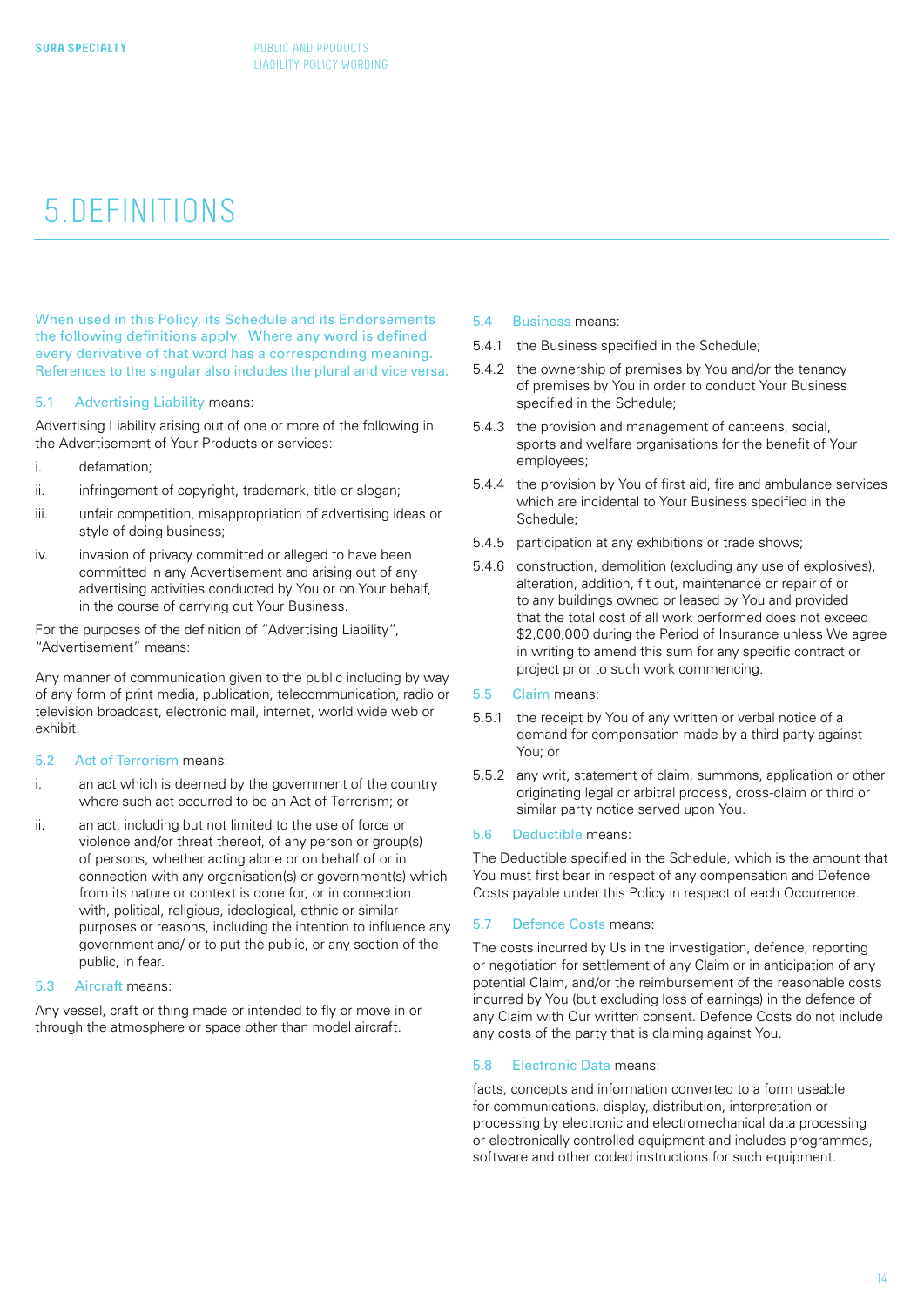#### 5.9 Limit of Liability means:

The applicable Limit of Liability specified in the Schedule and all relevant sub-limits as specified in this Policy.

#### 5.10 Occurrence means:

- 5.10.1 an event, including continuous or repeated exposure to substantially the same general conditions; or
- 5.10.2 any event, or any series of events, consequent upon or attributable to one source or original cause shall be deemed to be one Occurrence;

which in either case results in Personal Injury and/or Property Damage and/or Advertising Liability, neither expected nor intended from Your standpoint.

For the purposes of this clause 5.10, Advertising Liability arising out of or in connection with the same injurious material and/or act (regardless of the frequency or repetition thereof, the number and kind of media used, or the number of claimants) shall be deemed to be one Occurrence.

#### 5.11 Period of Insurance means:

The period specified in the Schedule.

#### 5.12 Personal Injury means:

- 5.12.1 bodily injury (which expression includes death, disease or illness), disability, shock, fright, mental anguish or mental injury;
- 5.12.2 false arrest, wrongful detention, false imprisonment or malicious prosecution;
- 5.12.3 wrongful entry or eviction or other invasion of the right of privacy;
- 5.12.4 the publication of defamatory or disparaging material and/or the utterance of defamatory or disparaging material;
- 5.12.5 assault and battery not committed by You or at Your direction unless reasonably committed for the purpose of preventing or eliminating danger to persons or property.

#### 5.13 Policy means:

This document and each Schedule or endorsement issued by Us in connection with this Policy.

#### 5.14 Pollutants means:

Any solid, liquid, gaseous or thermal irritant or contaminant of any type whatsoever, including but not limited to smoke, vapour, soot, fumes, acids, alkalis, chemicals and waste. Waste includes material to be recycled, reconditioned or reclaimed.

#### 5.15 Property Damage means:

5.15.1 physical damage to or loss or destruction of tangible property including any resulting loss of use of that tangible property;

5.15.2 loss of use of tangible property which has not been physically damaged or destroyed provided such loss of use is caused by physical damage to or destruction of other tangible property.

#### 5.16 Schedule means:

Any Schedule, renewal Schedule or endorsement Schedule issued by Us in connection with this Policy for the applicable Period of Insurance.

#### 5.17 Vehicle means:

Any type of machine on wheels or on self laid tracks made or intended to be propelled by other than manual or animal power and any trailer or other attachment made or intended to be drawn by any such machine.

#### 5.18 Watercraft means:

Any vessel, craft or thing made or intended to float on or in or travel on or through water.

#### 5.19 We, Our, Us means:

SURA Specialty acting under a binder as an agent of certain Underwriters at Lloyd's.

#### 5.20 You, Your, Yours, Insured means:

Each of the following is deemed to be an Insured under this Policy to the extent set forth:

- 5.20.1 the person(s), companies, organisations and/or any other entities specified in the Schedule as the named Insured;
- 5.20.2 all the subsidiary companies (now or hereafter constituted) of the named Insured specified in the Schedule, provided that their places of incorporation are within Australia or any Territory of Australia;
- 5.20.3 every director, executive officer, employee, partner, shareholder or voluntary worker of the named Insured specified in the Schedule or of a company designated in paragraph 5.20.2 above, but only whilst acting within the scope of their duties in such capacity;
- 5.20.4 every principal, in respect of the liability of such principal arising out of the performance by the named Insured specified in the Schedule or by a company designated in paragraph 5.20.2 above of any contract or agreement for the performance of work for such principal, to the extent required by such contract or agreement, but subject always to the indemnity provided by this Policy and the Limit of Liability;
- 5.20.5 every office bearer or member of social and sporting clubs, canteen and welfare organisations and first aid, fire and ambulance services formed with Your consent or by a company designated in paragraph 5.20.2 above (other than an Insured designated in paragraph 5.20.4 or 5.20.6) in respect of Claims arising from their duties connected with the activities of any such club, organisation or service;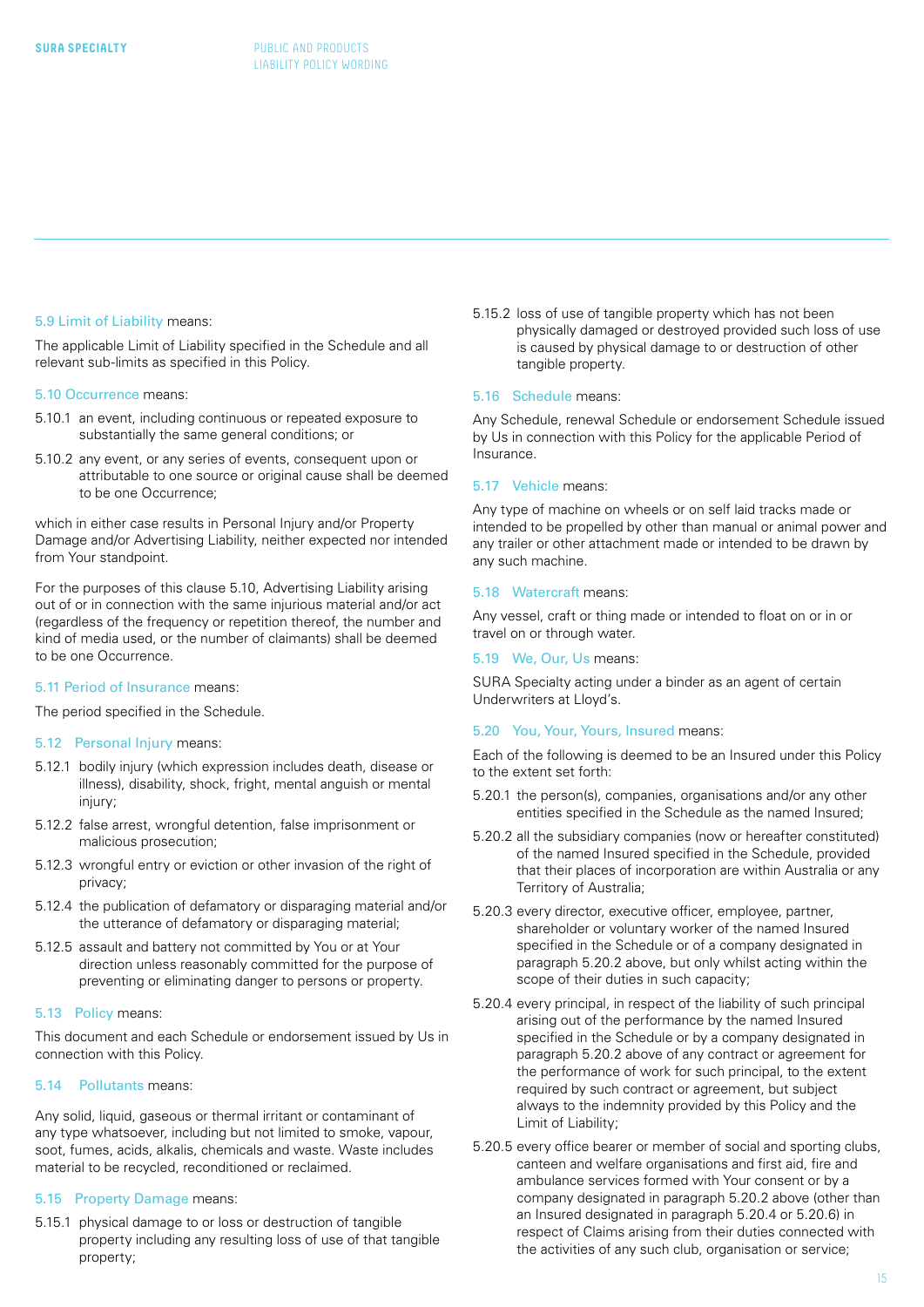- <span id="page-15-0"></span>5.20.6 each partner, joint venturer, co-venturer or joint lessee of the named Insured specified in the Schedule but only:
	- i. with respect to liability incurred in connection with activities undertaken by or for the purpose of the partnership, joint venture, co-venture, joint lease and
	- ii. provided the partnership, joint venture, co- venture, joint lease has been notified to Us within 60 days of formation and has been endorsed on the Schedule;

And subject always to the indemnity provided by this Policy and the Limit of Liability.

5.20.7 any director or senior executive of the named Insured specified in the Schedule or by a company designated in paragraph 5.20.2 above, in respect of private work undertaken by Your employees for such director or senior executive.

You, Your, Yours, Insured does not include the interest of any other person, company, organisation and/or any entity other than as described in 5.20.1 to 5.20.7 above.

#### 5.21 Your Products means:

Any goods, products or property after they have ceased to be in Your possession or under Your control which are, or are deemed by law to have been manufactured, grown, extracted, produced, processed, assembled, constructed, erected, installed, altered, repaired, serviced, treated, renovated, sold, supplied, distributed, imported or exported by You or on Your behalf including labels, packaging or any container thereof, the design, specification or formula of the goods, products or property and directions, instructions or advice given or omitted to be given in connection with such goods, products or property.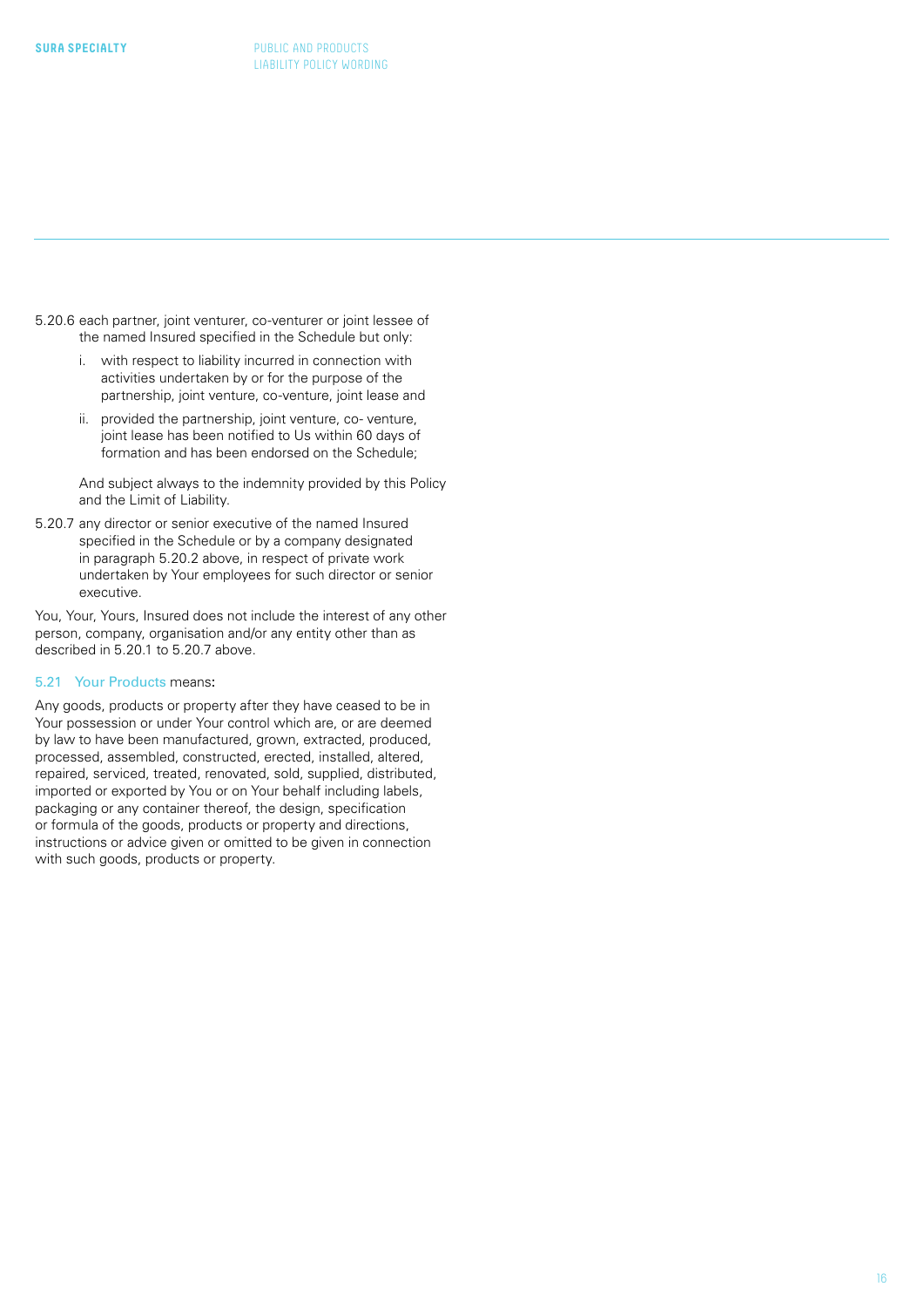## <span id="page-16-0"></span>6.CONDITIONS

#### **6.1 ADJUSTMENT OF PREMIUM**

6.1.1 If the first or renewal premium for this Policy or any part thereof will have been calculated on estimates furnished by You, You will within 30 days after the expiry of each Period of Insurance furnish to Us such matters, particulars and information relevant to this Policy as We may reasonably require. The premium for the said period will thereupon be adjusted and any difference paid by or allowed to You as the case may be.

> Provided that the adjusted premium will not be less than the minimum premium charged by Us;

6.1.2 You will keep a record of all matters, particulars and information requested by Us and will on reasonable notice, allow Us or Our nominee to inspect and make copies of such records.

#### **6.2 CANCELLATION**

- 6.2.1 You may cancel this Policy by giving Us notice in writing to that effect, provided that such cancellation will take effect from the date Your notice is received by Us or any other date if mutually agreed.
- 6.2.2 We may cancel this Policy in any of the circumstances set out in the Insurance Contracts Act 1984 (Cth).
- 6.2.3 After cancellation by You, We will refund to You the proportionate part of the premium applicable to the unexpired Period of Insurance.
- 6.2.4 After cancellation by Us, a refund of premium will be allowed pro rata to the unexpired Period of Insurance;
- 6.2.5 When the premium is subject to adjustment, cancellation will not affect Your obligation to supply to Us such information as is necessary to permit the premium adjustment to be calculated and to pay the amount of the adjustment applicable up to the date of cancellation.

#### **6.3 CLAIMS**

- 6.3.1 You will not, without Our consent in writing, make any admission, offer, promise, or payment in connection with any Occurrence or Claim and We if We so desire will be entitled to take over and conduct in Your name the defence or settlement of any Claim;
- 6.3.2 You will use Your best endeavours to preserve all property, products, appliances and plant and all other things which may assist in the investigation or defence of a Claim or in the exercise of rights of subrogation and so far as may be reasonably practicable no alteration or repair will be effected without Our consent until We will have had an opportunity of inspection;
- 6.3.3 We will be entitled to prosecute in Your name at Our expense and for Our benefit any claim for indemnity or damages or otherwise;
- 6.3.4 We will have full discretion in the conduct of any proceedings in connection with any Claim and You will give all information and assistance as We may require in the prosecution, defence or settlement of any Claim.

#### **6.4 DISCHARGE OF LIABILITIES**

We may at any time pay to You or on Your behalf for all Claims made against You for any one Occurrence:

- 6.4.1 the Limit of Liability, after deducting any amounts already paid as compensation; or
- 6.4.2 any lower amount for which the Claim or Claims may be settled.

Upon such payment We will relinquish conduct or control of and be under no further liability under this Policy in connection with such Claims or Defence Costs and the expenses arising under clause 1.2 of this Policy except for costs, charges and expenses that We agreed to pay prior to such payment.

#### **6.5 DUE OBSERVANCE**

If You fail to comply with any term, condition or provision of this Policy, We may refuse to indemnify You in relation to any Claim or make any payment pursuant to the terms of this Policy, but in any event Our rights will be subject to the provisions of Section 54 of the Insurance Contracts Act 1984 (Cth).

#### **6.6 HEADINGS**

The headings and titles of paragraphs in this Policy are included for descriptive purposes only and do not form part of this Policy for the purposes of its construction or interpretation, except for the headings contained in the "Definition" section of this Policy.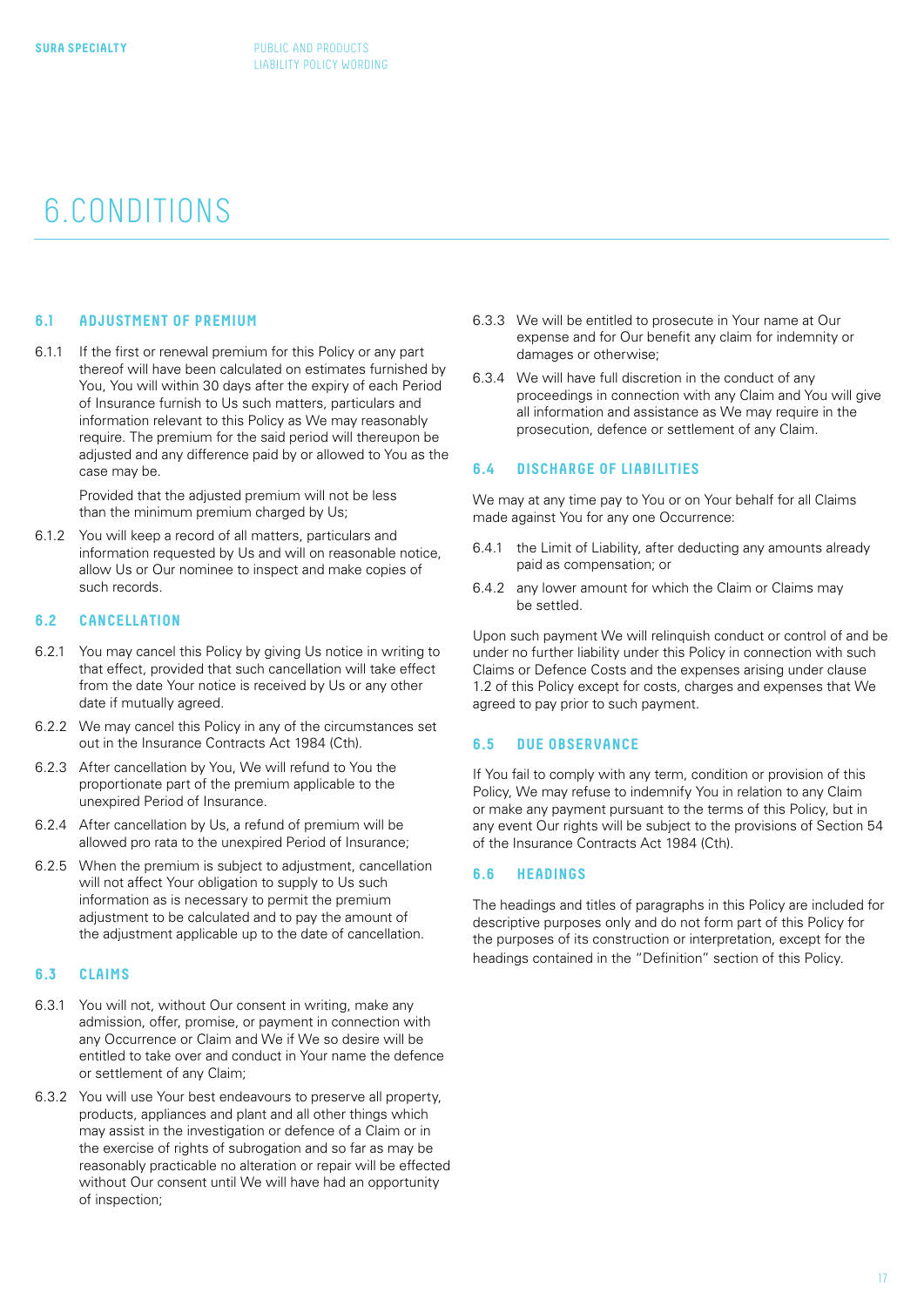#### <span id="page-17-0"></span>**6.7 INSPECTION OF PROPERTY**

- 6.7.1 We will be permitted but not obligated to inspect Your property and operations at any time;
- 6.7.2 Neither Our right to make, nor any failure to make, nor the making of any inspection, nor any report thereof, will be used by You or others in any action or proceeding involving Us;
- 6.7.3 We may examine and audit Your books and records at any time during the Period of Insurance and within three years thereafter but such examination and audit will be restricted to matters which in Our opinion are relevant to this Policy.

#### **6.8 INSURANCE CONTRACTS ACT 1984**

Nothing contained in this Policy will be construed to reduce or waive either Your or Our privileges, rights or remedies available under the Insurance Contracts Act 1984 (Cth).

#### **6.9 JOINT INSUREDS**

Where more than one party comprises the Insured each of the parties will be considered as a separate and distinct unit and the word "Insured" will be considered as applying to each party in the same manner as if a separate Policy had been issued to each of the said parties, provided that Our total liability as a consequence thereof does not exceed the Limit of Liability applicable to this Policy.

#### **6.10 JURISDICTION**

All disputes arising out of or under this Policy will be subject to determination by any Court of competent jurisdiction within Australia according to the law applicable to that jurisdiction.

#### **6.11 NOTICES**

Notice in writing will be given by You as soon as possible to Us of:

- 6.11.1 every Occurrence, Claim, impending prosecution, inquest and all information in relation thereto which may result in a claim under this Policy, whether or not You believe any liability that may incur in respect thereof may fall below the Deductible, if any, and
- 6.11.2 every change materially varying any of the facts or circumstances existing at the commencement of this Policy that will come to Your knowledge during the Period of Insurance.

Any notice given in writing by Us to the first named Insured in the Schedule will be deemed to be notice given to each of the parties comprising the Insured.

Service of notices by Us will be effective immediately on receipt by the first named Insured of a facsimile transmission sent from Us, or in the case of notices by post, three business days after having been posted by Us.

#### **6.12 OTHER INSURANCE**

As soon as is reasonably practical, but within 15 days after entering into any other contract of insurance, You will notify Us of, and will give Us full details of, any such other insurance which provides indemnity, in full or in part as provided for in this Policy.

#### **6.13 PAYMENT OF PREMIUM**

You will pay promptly to Us the premium, any adjustments of premium and other amounts charged for this Policy and any renewal, extension or endorsement to this Policy.

#### **6.14 REASONABLE CARE**

You will:

- 6.14.1 exercise reasonable care that only competent employees are employed and take reasonable measures to maintain all premises, fittings and plant in sound condition;
- 6.14.2 take all reasonable precautions to
	- i. prevent Personal Injury and/or Property Damage and/or Advertising Liability;
	- ii. prevent the manufacture, sale or supply of defective goods, products or property;
	- iii. comply and ensure that Your employees, servants and agents comply with all statutory obligations, by-laws or regulations imposed by all relevant Public Authorities for the:
		- a) safety of persons or property;
		- b) disposal of waste products;
		- c) handling, storage or use of inflammable liquids or substances, gases or toxic chemicals;
- 6.14.3 at Your own expense take reasonable action to trace, recall or modify any of Your Products containing any defect or deficiency of which You have knowledge or have reason to suspect, including (but not limited to) any of Your Products subject to governmental or statutory ban.

#### **6.15 SUBROGATION**

In the event of a payment under this Policy to You or on Your behalf We will, subject to the Insurance Contracts Act 1984, be subrogated to all Your rights of recovery against all persons and organisations and You will execute and deliver instruments and papers and do all that is necessary to assist Us in the exercise of such rights.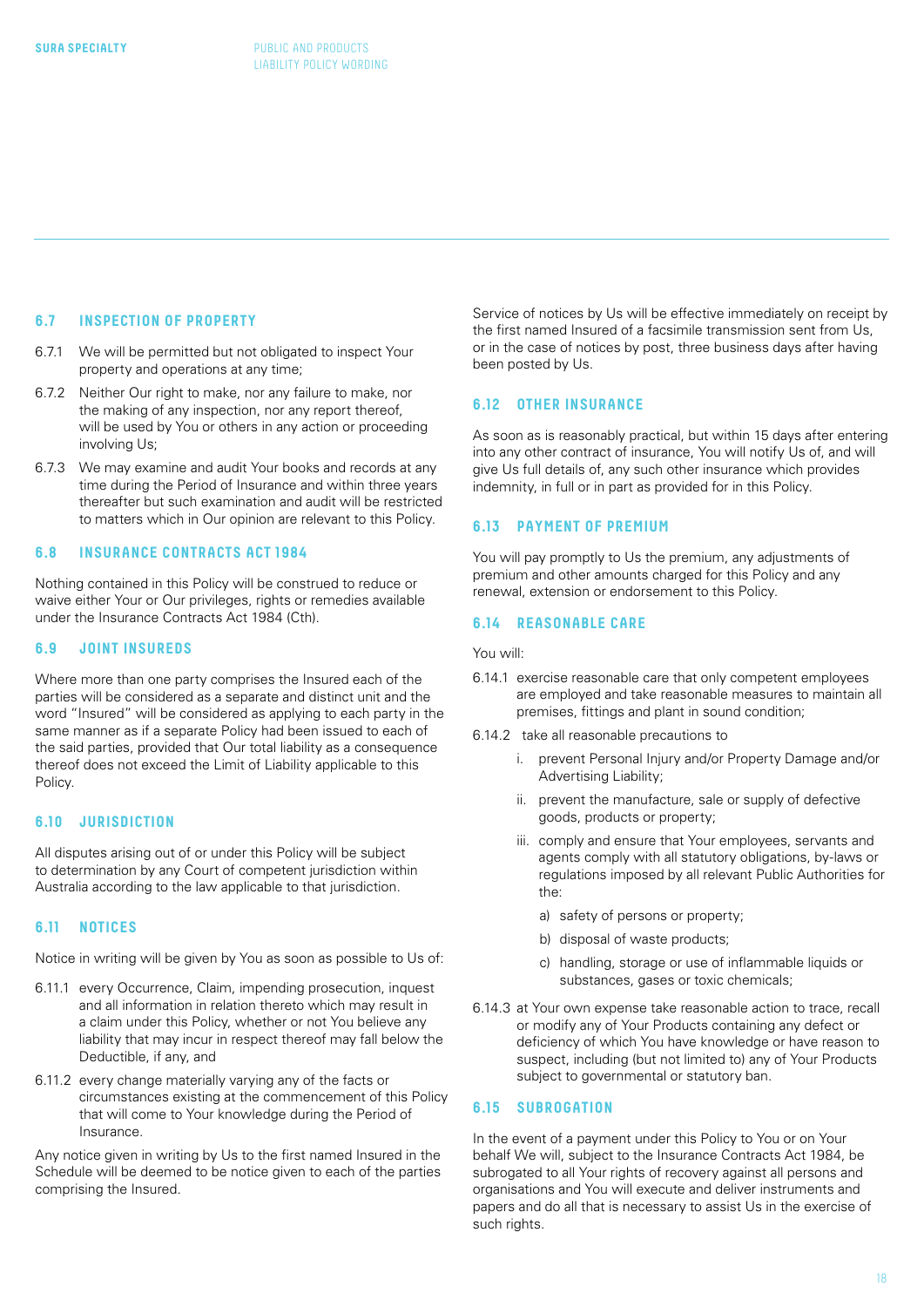### **6.16 TERRITORIAL LIMITATIONS**

This Policy applies World-Wide subject to exclusions 4.11 and 4.21.

#### **6.17 WORDS - GENDER**

- 6.17.1 Words importing persons will include corporations and other legal entities;
- 6.17.2 The singular includes references to the plural and vice versa and any gender includes reference to all other genders.